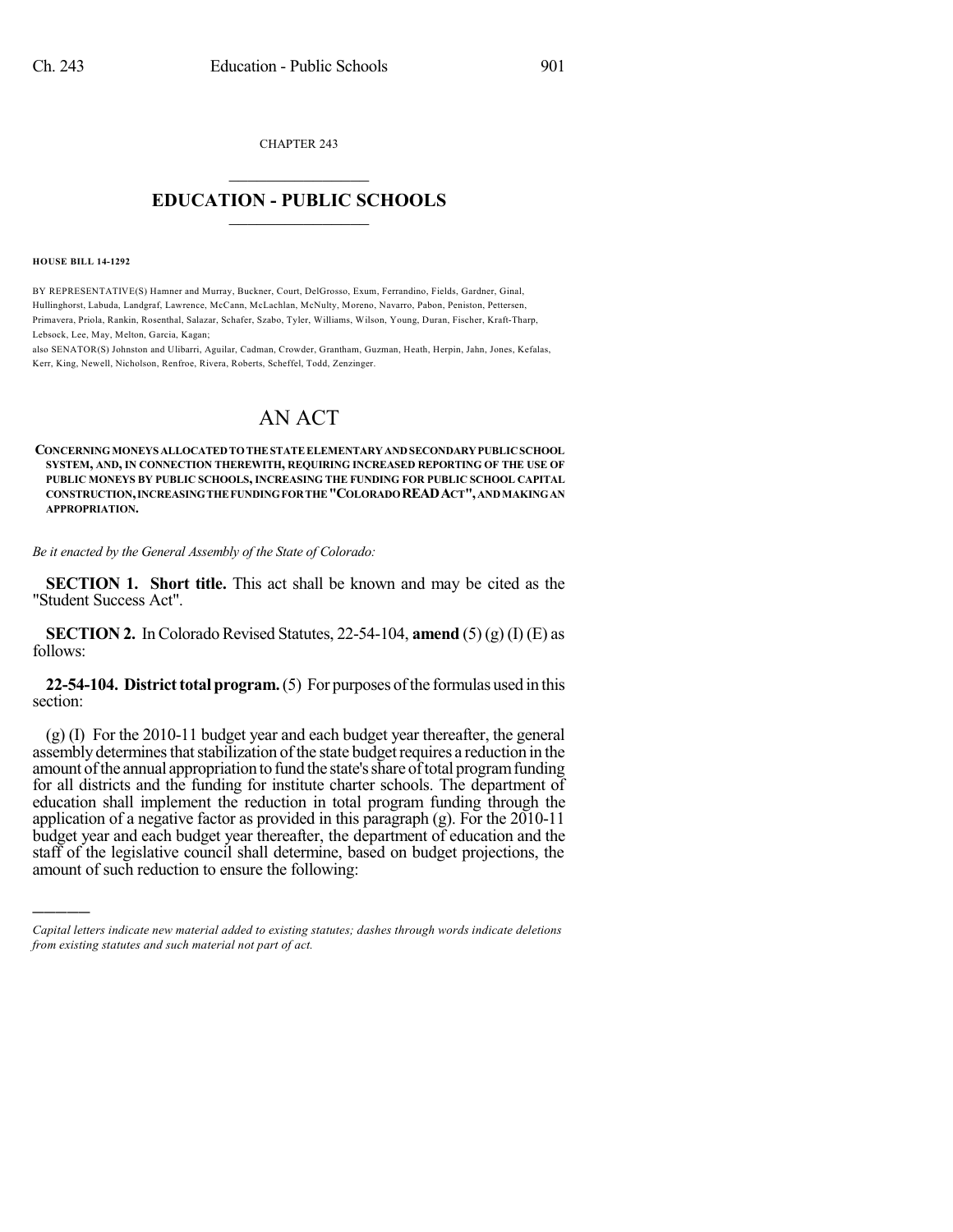(E) That, for the 2014-15 budget year, and each budget year thereafter, the sum of the total program funding for all districts, including the funding for institute charter schools, after application of the negative factor is not less than the sum of the total programfunding for all districts, including the funding forinstitute charter schools, after the application of the negative factor, for the immediately preceding budget year, adjusted by the amount necessary to adjust the state average per pupil revenues for the applicable budget year by the rate of inflation, as defined in section 22-55-102 (7), for the calendar year ending in the immediately preceding school district budget year IS NOT LESS THAN FIVE BILLION NINE HUNDRED ELEVEN MILLION ONE HUNDRED NINE THOUSAND TWO HUNDRED SIXTY-SEVEN DOLLARS (\$5,911,109,267); except that the department of education and the staff of the legislative council shall make mid-year revisions to replace projections with actual figures including, but not limited to, actual pupil enrollment, assessed valuations, and specific ownership tax revenue fromthe prior year, to determine any necessary changes in the amount of the reduction to maintain a total program funding amount for the applicable budget year that is consistent with this sub-subparagraph (E).

**SECTION 3.** In Colorado Revised Statutes, 22-30.5-103, **add** (1.5) as follows:

**22-30.5-103. Definitions.** As used in this part 1, unless the context otherwise requires:

(1.5) "AUTOMATIC WAIVER" MEANS THE WAIVER OF A STATE STATUTE OR STATE BOARD RULE:

(a) THAT IS INCLUDED ON THE LIST OF AUTOMATIC WAIVERS ADOPTED BY RULE OF THE STATE BOARD;

(b) THAT IS AVAILABLE TO EACH CHARTER SCHOOL, INCLUDING AN INSTITUTE CHARTER SCHOOL, AND IS VALID FOR THE INITIAL, OR SUBSEQUENT RENEWAL, TERM OF THE CHARTER CONTRACT; AND

(c) FOR WHICH A CHARTER SCHOOL, INCLUDING AN INSTITUTE CHARTER SCHOOL, IS NOT REQUIRED TO SUBMIT A STATEMENT THAT SPECIFIES THE MANNER IN WHICH THE CHARTER SCHOOL INTENDS TO COMPLY WITH THE INTENT OF THE AUTOMATICALLY WAIVED STATE STATUTE OR STATE BOARD RULE.

**SECTION 4.** In Colorado Revised Statutes, 22-30.5-104, **amend** (6) as follows:

**22-30.5-104. Charter school - requirements - authority.** (6) (a) Pursuant to contract, a charter school may operate free from specified school district policies and free from state rules, as provided in paragraph (b) of this subsection (6). Pursuant to contract, a local board of education may waive locally imposed school district requirements, without seeking approval of the state board; except that a charter school shall not, by contract or otherwise, operate free of the requirements contained in the "Public School Finance Act of 1994", article 54 of this title, the requirements specified in part 4 of article 11 of this title concerning school accountability committees, or the requirements contained in the "Children's Internet Protection Act", article 87 of this title.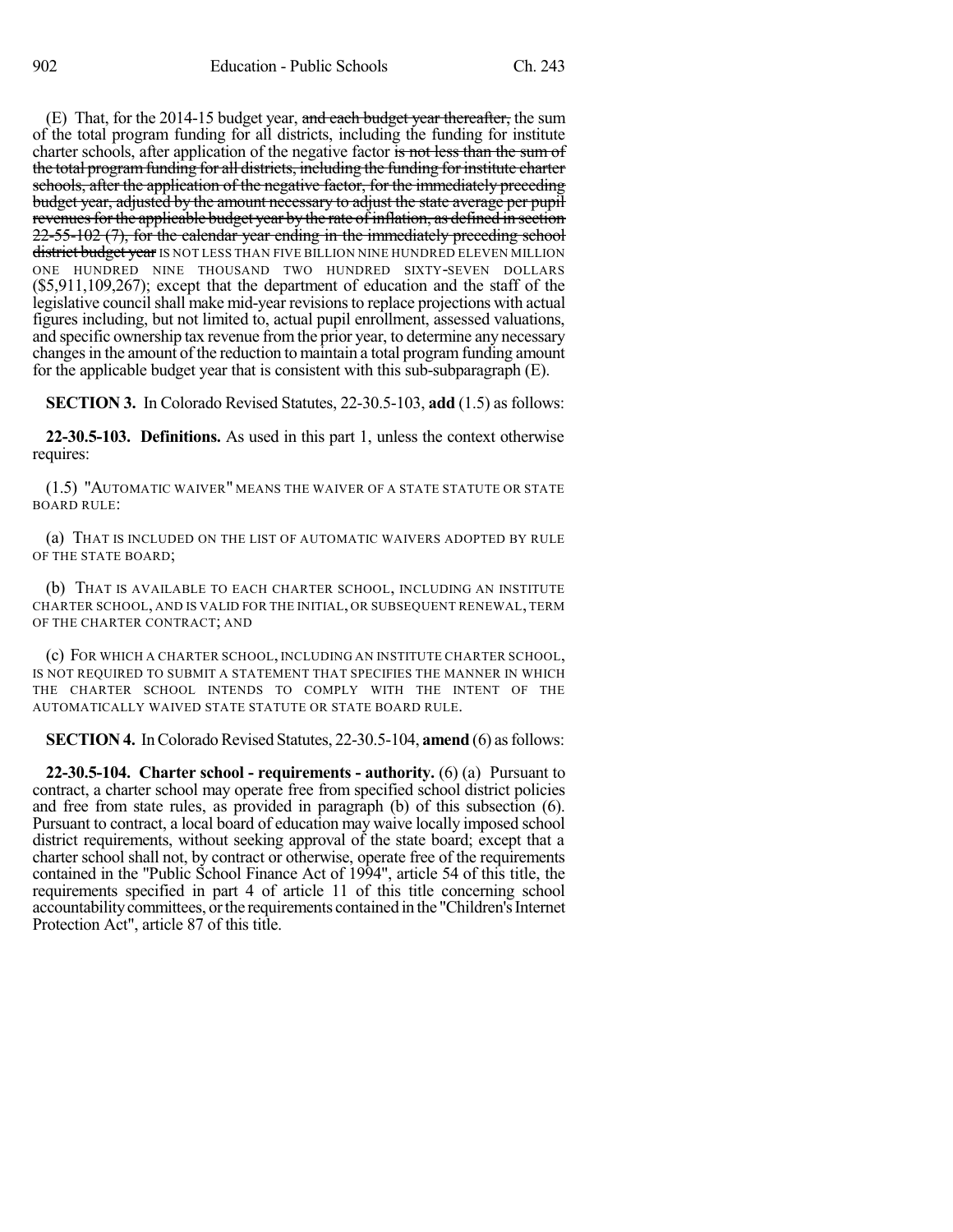(b) The state board shall promulgate rules identifying state statutes and state rules that are automatically waived THAT LIST THE AUTOMATIC WAIVERS for all charter schools. IN PROMULGATING THE LIST OF AUTOMATIC WAIVERS, THE STATE BOARD SHALL CONSIDER THE OVERALL IMPACT AND COMPLEXITY OF THE REQUIREMENTS SPECIFIED IN THE STATUTE AND THE POTENTIAL CONSEQUENCES THAT WAIVING THE STATUTE MAY HAVE ON THE PRACTICES OF A CHARTER SCHOOL. NOTWITHSTANDING ANY PROVISION OF THIS PARAGRAPH (b) TO THE CONTRARY, THE STATE BOARD SHALL NOT INCLUDE THE FOLLOWING STATUTES ON THE LIST OF AUTOMATIC WAIVERS:

(I) SECTION 22-9-106,CONCERNINGTHE PERFORMANCE EVALUATION SYSTEM FOR LICENSED PERSONNEL;

(II) SECTION 22-32-109(1)(n)(I) AND (1)(n)(II)(B), CONCERNING THE ANNUAL SCHOOL CALENDAR; AND

(III) PART 2 OF ARTICLE 63 OF THIS TITLE, CONCERNING THE EMPLOYMENT OF LICENSED PERSONNEL.

(c) A school district, on behalf of a charter school, may apply to the state board for a waiver of a state statute or state rule that is not automatically waived for charter schools by rule AN AUTOMATIC WAIVER. Notwithstanding any provision of this subsection  $(6)$  to the contrary, the state board may not waive any statute or rule relating to:

(I) School accountability committees as described in section  $22-11-401$ ; any statute or rule relating to

(II) The assessments required to be administered pursuant to section 22-7-409; any statute or rule necessary to prepare the

(III) School performance reports pursuant to part 5 of article 11 of this title;  $\frac{any}{ }$ statute or rule necessary to implement the provisions of

(IV) The "Public School Finance Act of 1994", article 54 of this title; or  $\frac{any}{ }$ statute or rule relating to

(V) The "Children's Internet Protection Act", article 87 of this title.

 $\left(\frac{c}{c}\right)$  (d) Upon request of a charter applicant, the state board and the local board of education of the school district to which the charter applicant applies shall provide summaries of the state and district rules and policies to use in preparing a charter school application. The department shall prepare the summary of state rules within existing appropriations. Any A waiver of state rules or local school district regulations made pursuant to this subsection  $(6)$  shall MUST be for the term of the charter for which the waiver is made; except that a waiver of state statutes or state board rules by the state board shall be IS subject to periodic review as provided by state board rule and may be revoked if the waiver is deemed no longer necessary by the state board. A SCHOOL DISTRICT THAT APPLIES TO THE STATE BOARD FOR A WAIVER ON BEHALF OF A CHARTER SCHOOL IS ONLY REQUIRED TO PROVIDE A COMPLETE COPY OF THE SIGNED CHARTER CONTRACT.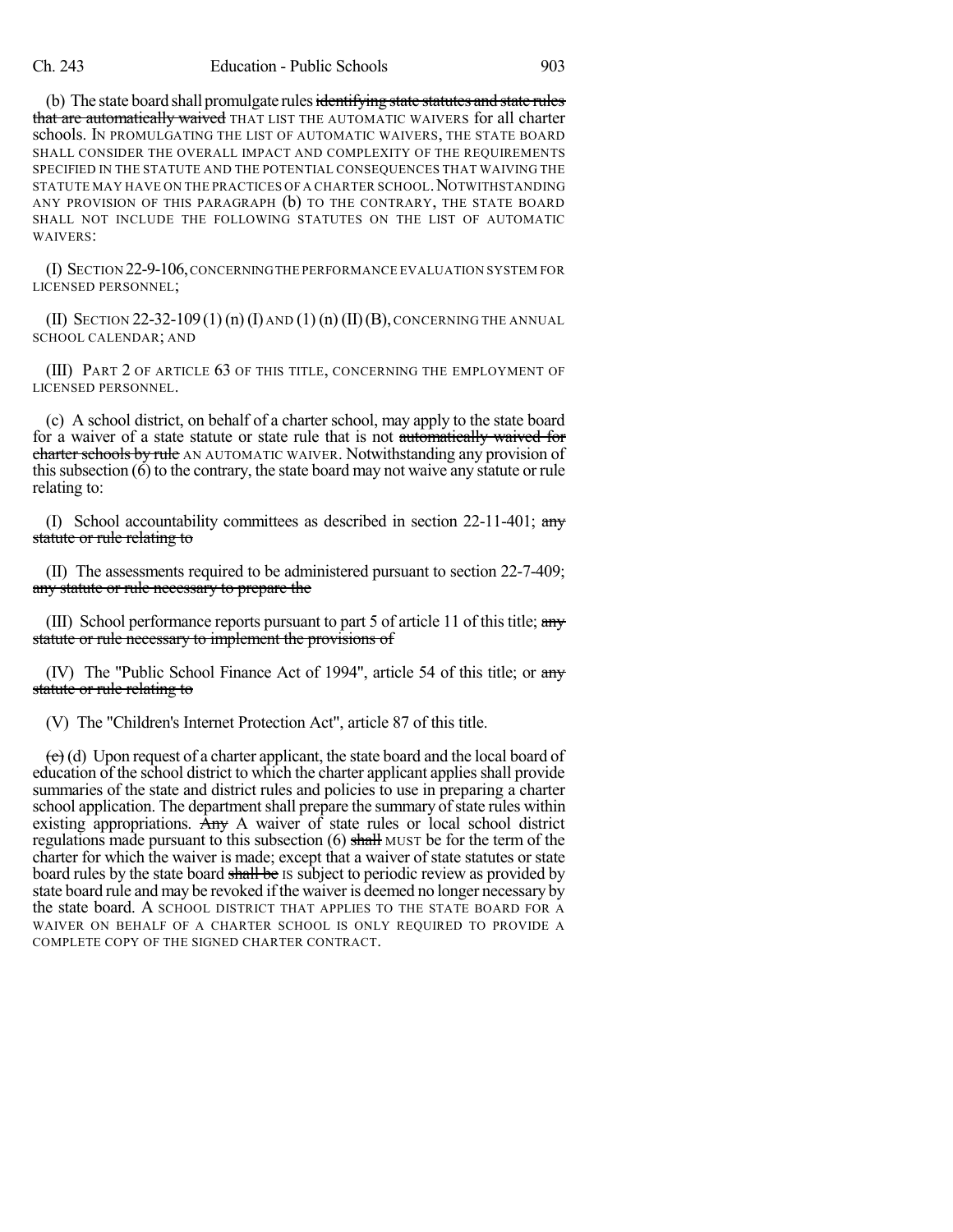**SECTION 5.** In Colorado Revised Statutes, 22-30.5-105, **amend** (2) (a) and (3) as follows:

**22-30.5-105. Charter schools - contract contents - regulations.** (2) (a) The contract between a charter school and the chartering local board of education shall reflect all agreements regarding the release of the charter school from school district policies. Each charter school's contract shall include a statement specifying the manner in which the charter school shall comply with the intent of the state statutes, state board rules, and district rules that are waived for the charter school either automatically or by application.

(3) A contract between a charter school and the chartering local board of education shall reflect all requests for release of the charter school from state statutes and state board rules THAT ARE NOT AUTOMATIC WAIVERS AND A LIST OF THE AUTOMATIC WAIVERS THAT THE CHARTER SCHOOL IS INVOKING. Within ten days after the contract is approved by the chartering local board of education, any request for release from state statutes and state board rules shall be delivered by the chartering local board of education SHALL DELIVER to the state board ANY REQUEST FOR WAIVER OF STATE STATUTES AND STATE BOARD RULES THAT ARE NOT AUTOMATIC WAIVERS. The chartering local board of education shall request the release on a form provided by the department BY SUBMITTING A COMPLETE COPY OF THE SIGNED CHARTER CONTRACT. Within forty-five days after a request for release is received by the state board, the state board shall either grant or deny the request. If the state board grants the request, it may orally notify the chartering local board of education and the charter school of its decision. If the state board denies the request, it shall notify the chartering local board of education and the charter school in writing that the request is denied and specify the reasons for denial. If the chartering local board of education and the charter school do not receive notice of the state board's decision within forty-five days after submittal of the request for release, the request shall be deemed granted. If the state board denies a request for release that includes multiple state statutes or state board rules, the denial shall specify the state statutes and state board rules for which the release is denied, and the denial shall apply only to those state statutes and state board rules so specified.

**SECTION 6.** In Colorado Revised Statutes, 22-30.5-106, **amend** (1) (o) as follows:

**22-30.5-106. Charterapplication- contents.**(1) The charterschool application is a proposed agreement upon which the charter applicant and the chartering local board of education negotiate a charter contract. At a minimum, each charter school application includes:

(o) A list of the waivers of statute, state rule, and school district policiesthat the proposed charter school is requesting. which list explains FOR EACH REQUESTED WAIVER OF A STATUTE OR STATE RULE THAT IS NOT AN AUTOMATIC WAIVER, THE CHARTER SCHOOL APPLICATION MUST STATE the rationale for each THE requested waiver and the manner in which the proposed charter school plans to meet the intent of the waived statute, rule, or policy.

**SECTION 7.** In Colorado Revised Statutes, 22-30.5-502, **add** (1.5) as follows: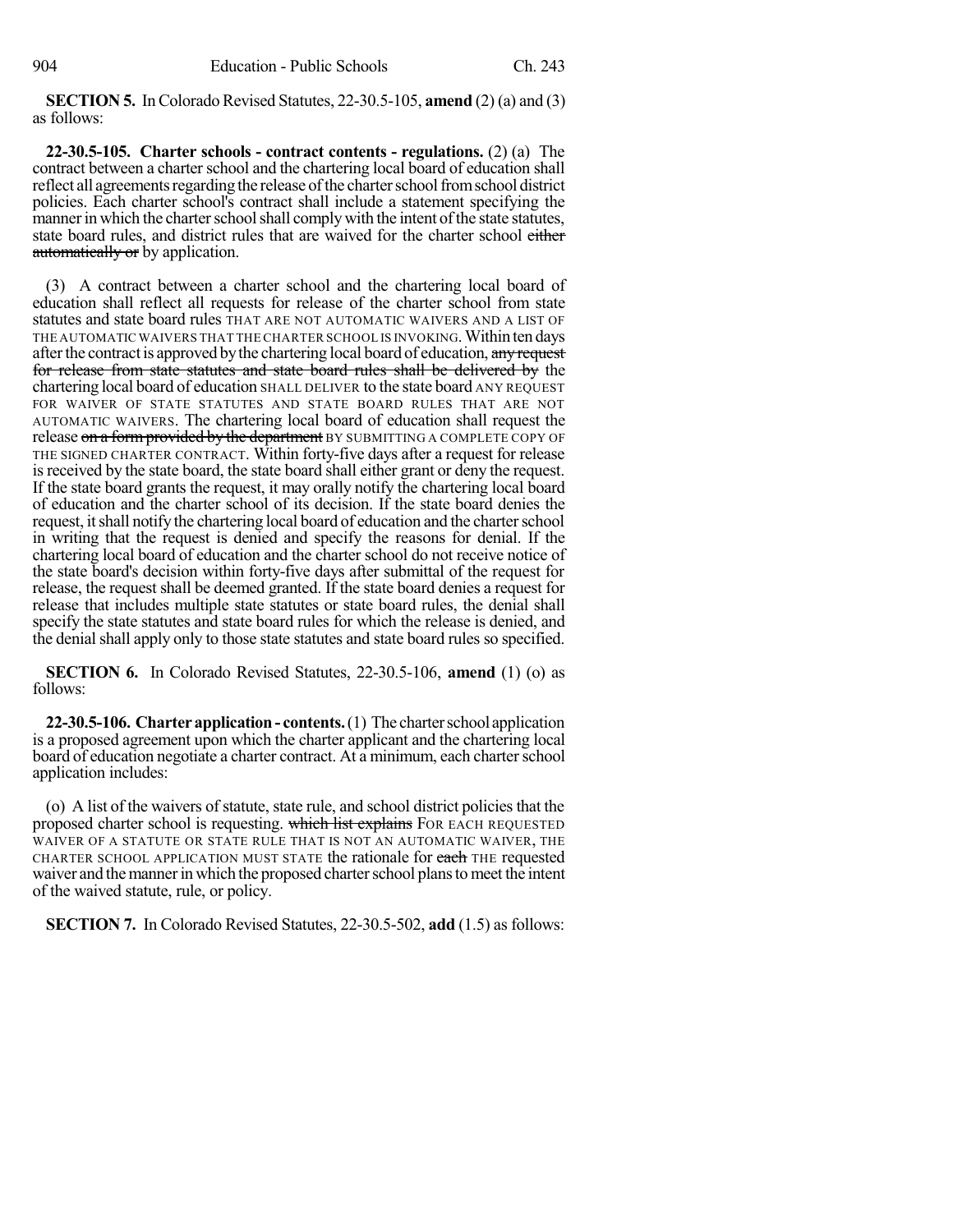**22-30.5-502. Definitions.** As used in this part 5, unless the context otherwise requires:

(1.5) "AUTOMATIC WAIVER" MEANS THE WAIVER OF A STATE STATUTE OR STATE BOARD RULE:

(a) THAT IS INCLUDED ON THE LIST OF AUTOMATIC WAIVERS ADOPTED BY RULE OF THE STATE BOARD;

(b) THAT IS AVAILABLE TO EACH CHARTER SCHOOL, INCLUDING EACH INSTITUTE CHARTER SCHOOL, AND IS VALID FOR THE INITIAL, OR SUBSEQUENT RENEWAL, TERM OF THE CHARTER CONTRACT; AND

(c) FOR WHICH A CHARTER SCHOOL, INCLUDING AN INSTITUTE CHARTER SCHOOL, IS NOT REQUIRED TO SUBMIT A STATEMENT THAT SPECIFIES THE MANNER IN WHICH THE CHARTER SCHOOL INTENDS TO COMPLY WITH THE INTENT OF THE AUTOMATICALLY WAIVED STATE STATUTE OR STATE BOARD RULE.

**SECTION 8.** In Colorado Revised Statutes, 22-30.5-507, **amend** (7) as follows:

**22-30.5-507. Institute charter school - requirements - authority - rules.**  $(7)$  (a) Pursuant to the charter contract, an institute charter school may operate free fromspecified statutes and state board rules. The state board shall promulgate rules identifying state statutes and state rules that are automatically waived THAT LIST THE AUTOMATIC WAIVERS for all charterschools, including institute charterschools. IN PROMULGATING THE LIST OF AUTOMATIC WAIVERS, THE STATE BOARD SHALL CONSIDER THE OVERALL IMPACT AND COMPLEXITY OF THE REQUIREMENTS SPECIFIED IN THE STATUTE AND THE POTENTIAL CONSEQUENCES THAT WAIVING THE STATUTE MAY HAVE ON THE PRACTICES OF A CHARTER SCHOOL, INCLUDING AN INSTITUTE CHARTER SCHOOL. NOTWITHSTANDING ANY PROVISION OF THIS PARAGRAPH (a) TO THE CONTRARY, THE STATE BOARD SHALL NOT INCLUDE THE FOLLOWING STATUTES ON THE LIST OF AUTOMATIC WAIVERS:

(I) SECTION 22-9-106,CONCERNINGTHE PERFORMANCE EVALUATION SYSTEM FOR LICENSED PERSONNEL;

(II) SECTION  $22-32-109(1)$  (n) (I) AND (1) (n) (II) (B), CONCERNING THE ANNUAL SCHOOL CALENDAR; AND

(III) PART 2 OF ARTICLE 63 OF THIS TITLE, CONCERNING THE EMPLOYMENT OF LICENSED PERSONNEL.

(b) An institute charter school may apply to the state board, through the institute, for a waiver of state statutes and state rules that are not automatically waived AUTOMATIC WAIVERS. The state board may waive state statutory requirements or rules promulgated by the state board; except that the state board may not waive any statute or rule relating to:

(I) School accountability committees as described in section  $22-11-401$ ; any state statute or rule relating to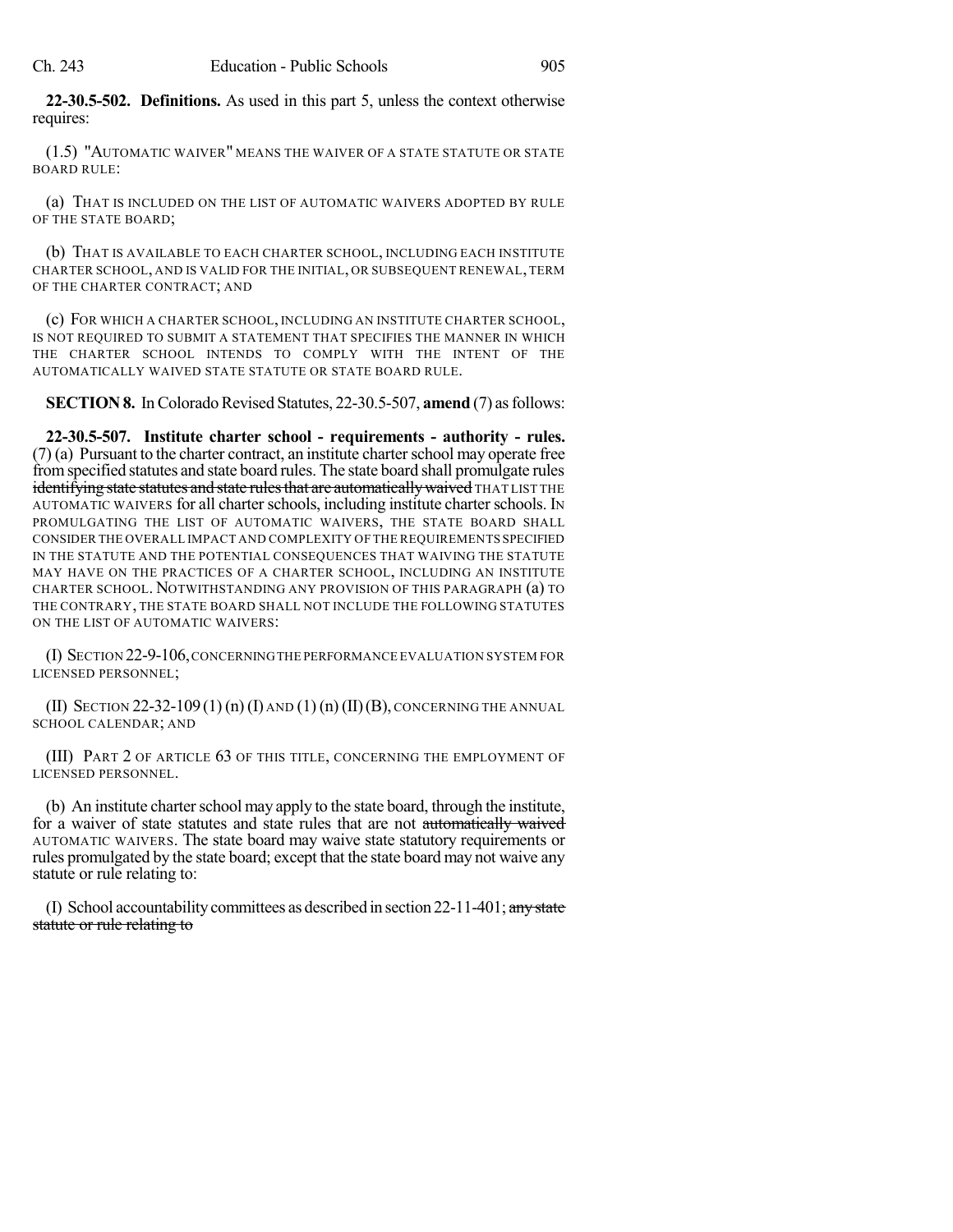(II) The assessments required to be administered pursuant to section 22-7-409; any state statute or rule necessary to prepare

(III) The school performance reports pursuant to part 5 of article 11 of this title; or any statute or rule necessary to implement

(IV) The provisions ofthe "Public School Finance Act of 1994", article 54 ofthis title; or any state statute or rule relating to

(V) The "Children's Internet Protection Act", article 87 of this title.

(c)  $\overrightarrow{Any}$  A waiver of state statute or state board rule made pursuant to this subsection  $(7)$  shall be IS for the term of the contract for which the waiver is made. A request for a waiver may be submitted to the institute as a part of the application for an institute charter school. IF THE INSTITUTE APPLIES TO THE STATE BOARD FOR A WAIVER ON BEHALF OF AN INSTITUTE CHARTER SCHOOL, THE INSTITUTE IS ONLY REQUIRED TO PROVIDE A COMPLETE COPY OF THE SIGNED CHARTER CONTRACT.

**SECTION 9.** In Colorado Revised Statutes, 22-30.5-509, **amend** (1) (o) as follows:

**22-30.5-509. Institute charter school application - contents.** (1) The institute charter school application is a proposed agreement upon which the institute charter applicant and the institute negotiate a charter contract. At aminimum, each institute charter school application includes:

(o) A list of the waivers of statute and state rules that the proposed institute charter school is requesting. which list explains FOR EACH REQUESTED WAIVER OF A STATUTE OR STATE RULE THAT IS NOT AN AUTOMATIC WAIVER, THE INSTITUTE CHARTER SCHOOL APPLICATION MUST STATE the rationale for each requested waiver and the manner in which the proposed institute charter school plans to meet the intent of the waived statute or rule;

**SECTION 10.** In Colorado Revised Statutes, 22-44-105, **amend as it exists until proclamation of the governor** (4); and **add** (6) as follows:

**22-44-105. Budget - contents- mandatory.** (4) (a) Not later than July 1, 1998, The state board of education, with input fromthe financial policies and procedures advisory committee, shall establish, and implement, AND MAINTAIN a statewide financial, student management, and human resource electronic data communications and reporting system that is based on a redesigned standard chart of accounts, a standard information system, and a standard personnel classification system. The department of education, THE STATE CHARTER SCHOOL INSTITUTE, and all DISTRICT CHARTER SCHOOLS, INSTITUTE CHARTER SCHOOLS, school districts, and boards of cooperative servicesin the state shall use the system to report and obtain necessary financial information.

(b) In redesigning IMPLEMENTING AND MAINTAINING the financial and human resource reporting system pursuant to paragraph (a) of this section, the state board of education shall adhere to, but is not limited to, the following guidelines: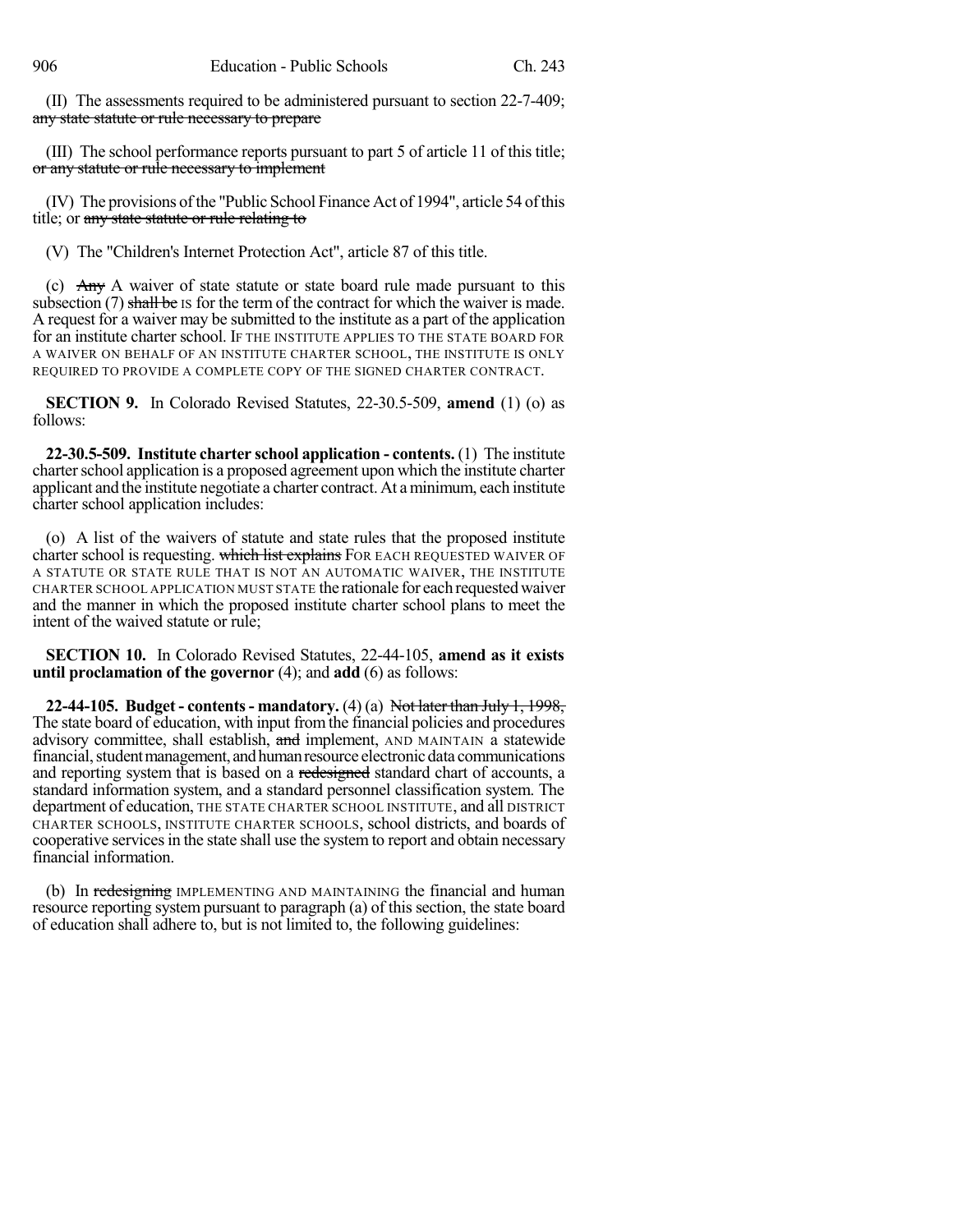(I) The financial and human resource reporting system shall MUST be based on a redesigned STANDARD chart of accounts that will make MAKES school-to-school and school district-to-school district comparisons more accurate and meaningful;

(II) The financial and human resource reporting system shall MUST provide standard definitions for employment positions such that full, accurate disclosure of administrative costs is made within the budgets and the financial statements of every school district; AND

(III) The financial reporting system shall MUST make it possible to collect comparable data by program and school site.

(c) Nothing in thissection shall be interpreted to require accounting ofsalary and benefit costs by school site.

#### (d) Repealed.

(d) THE FINANCIAL POLICIES AND PROCEDURES ADVISORY COMMITTEE SHALL CONSIDER AND MAKE A RECOMMENDATION TO THE STATE BOARD OF EDUCATION CONCERNING WHETHER THE STANDARD CHART OF ACCOUNTS SHOULD INCLUDE THE REPORTING OF REVENUES RECEIVED AT ALL LEVELS, INCLUDING PUBLIC REVENUES RECEIVED FROM PRIVATE GIFTS, GRANTS, AND DONATIONS, AND, IF SO, HOW THE REPORTING OF REVENUES WOULD BE INCLUDED IN THE STANDARD CHART OF ACCOUNTS.

(e)(I) THE DEPARTMENT SHALL ISSUE A REQUEST FOR PROPOSALS AND CONTRACT FOR THE CREATION OF A WEB SITE VIEW THAT, AT A MINIMUM, TRANSLATES THE EXPENDITURES FOR EACH OF THE MAJOR CATEGORIES SPECIFIED IN THE CHART OF ACCOUNTS FOR SCHOOL SITES, SCHOOL DISTRICTS, THE STATE CHARTER SCHOOL INSTITUTE, AND BOARDS OF COOPERATIVE SERVICES, AS POSTED ON THE WEB SITE MAINTAINED BY EACH LOCAL EDUCATION PROVIDER PURSUANT TO SECTION 22-44-304, INTO A FORMAT THAT IS READABLE BY A LAYPERSON.THE DEPARTMENT AND THE ENTITY WITH WHICH THE DEPARTMENT CONTRACTS, IF ANY, SHALL WORK WITH THE FINANCIAL POLICIES AND PROCEDURES ADVISORY COMMITTEE AND A REPRESENTATIVE FROM THE OFFICE OF STATE PLANNING AND BUDGETING IN DESIGNING THE PRESENTATION OF DATA ON THE WEB SITE VIEW TO ENSURE THE GREATEST DEGREE OF CLARITY AND COMPARABILITY BY LAYPERSONS OF EXPENDITURES AMONG SCHOOL SITES, SCHOOL DISTRICTS, THE STATE CHARTER SCHOOL INSTITUTE, AND BOARDS OF COOPERATIVE SERVICES.

(II) THE DEPARTMENT SHALL ENSURE THAT THE WEB SITE CREATED PURSUANT TO THIS PARAGRAPH (e) IS AVAILABLE TO THE PUBLIC NO LATER THAN JULY 1, 2017, AND IS UPDATED ANNUALLY.

(6) (a) THERE IS CREATED IN THE STATE TREASURY THE FINANCIAL REPORTING FUND, REFERRED TO IN THIS SUBSECTION (6) AS THE "FUND". FOR THE 2014-15 BUDGET YEAR, THE STATE TREASURER SHALL TRANSFER THREE MILLION DOLLARS FROM THE STATE EDUCATION FUND, CREATED IN SECTION  $17(4)$  OF ARTICLE IX OF THE STATE CONSTITUTION, TO THE FUND TO OFFSET THE COSTS INCURRED BY THE DEPARTMENT IN IMPLEMENTING PARAGRAPH (e) OF SUBSECTION (4)OFTHIS SECTION. THE MONEYS IN THE FUND ARE CONTINUOUSLY APPROPRIATED TO THE DEPARTMENT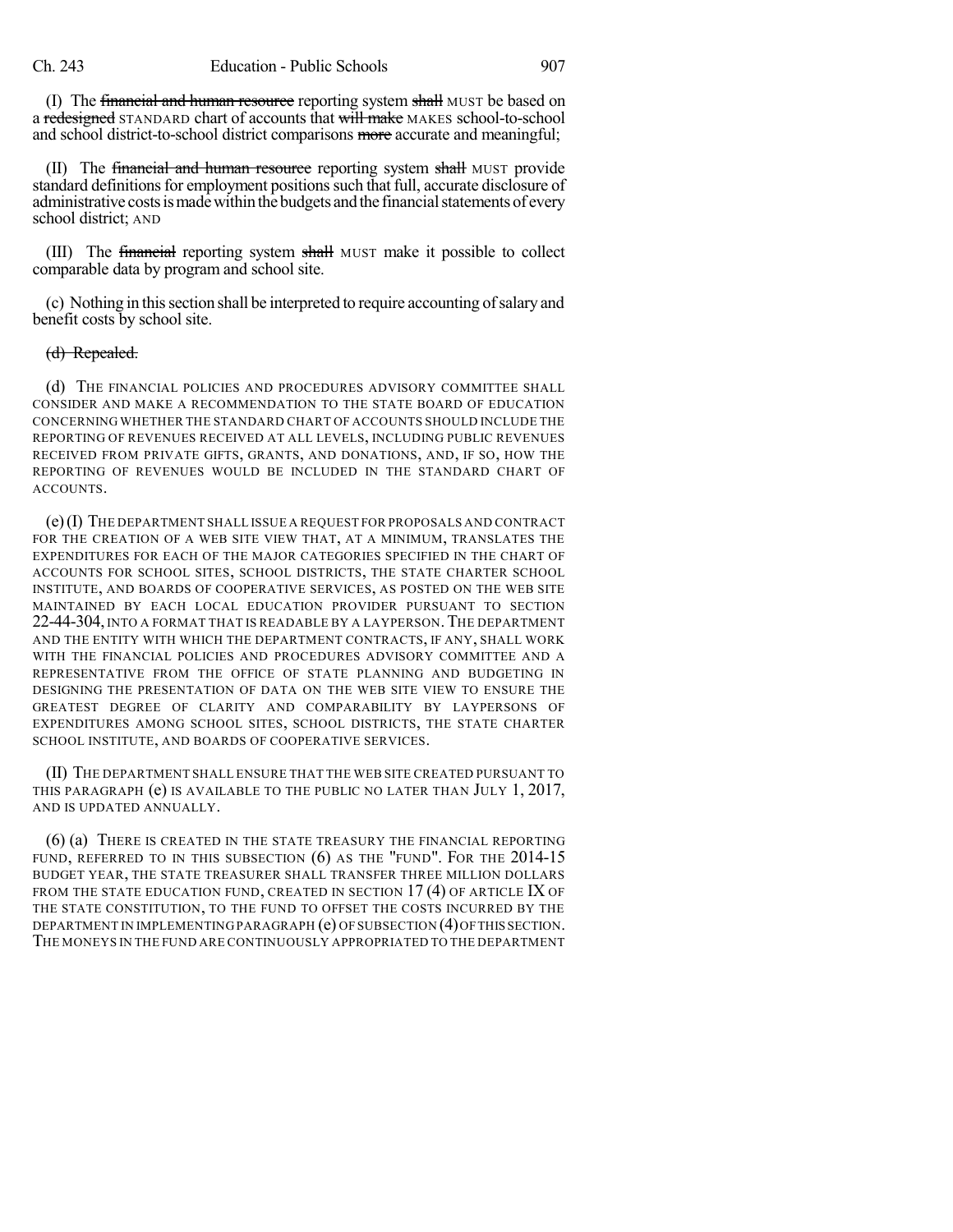OF EDUCATION BEGINNING IN THE 2014-15BUDGET YEAR AND CONTINUINGTHROUGH THE 2017-18 BUDGET YEAR, AFTER WHICH TIME ANY MONEYS REMAINING IN THE FUND ARE SUBJECT TO ANNUAL APPROPRIATION.

THE STATE TREASURER MAY INVEST ANY MONEYS IN THE FUND NOT EXPENDED FOR THE PURPOSE OF PARAGRAPH (e) OF SUBSECTION (4)OF THIS SECTION AS PROVIDED BY LAW. THE STATE TREASURER SHALL CREDIT ALL INTEREST AND INCOME DERIVED FROM THE INVESTMENT AND DEPOSIT OF MONEYS IN THE FUND TO THE FUND. ANY UNEXPENDED AND UNENCUMBERED MONEYS REMAINING IN THE FUND AT THE END OF A FISCAL YEAR REMAIN IN THE FUND AND SHALL NOT BE CREDITED OR TRANSFERRED TO THE GENERAL FUND OR ANOTHER FUND.

(c) THE GENERAL ASSEMBLY HEREBY DECLARES THAT, FOR PURPOSES OF SECTION 17 OF ARTICLE IX OF THE STATE CONSTITUTION, CREATING AND MAINTAINING THE WEB SITE DESCRIBED IN PARAGRAPH (e) OF SUBSECTION (4) OF THIS SECTION IS AN IMPORTANT ELEMENT IN IMPLEMENTING ACCOUNTABILITY REPORTING AND MAY THEREFORE RECEIVE FUNDING FROM THE STATE EDUCATION FUND CREATED IN SECTION 17(4) OF ARTICLE IX OF THE STATE CONSTITUTION.

**SECTION 11.** In Colorado Revised Statutes, 22-44-304, **amend** (1), (3) (a), and (4) as follows:

**22-44-304. Financial reporting - on-line access to information - repeal.** (1) (a) Commencing July 1, 2010, and on a continuing basis thereafter, each local education provider shall post the following information on-line, in a downloadable format, for free public access:

(I) The local education provider's annual budget, adopted pursuant to section 22-44-110 (4), commencing with the budget for the 2009-10 budget year;

(II) The local education provider's annual audited financialstatements, prepared pursuant to section 22-32-109 (1) (k), commencing with the audits prepared for the 2009-10 budget year;

(III) (A) The local education provider's quarterly financial statements, at a minimum, prepared pursuant to section  $22-45-102$ , commencing with the statements for the 2010-11 budget year. and

(B) THIS SUBPARAGRAPH (III) IS REPEALED, EFFECTIVE JULY 1, 2017.

(IV) The local education provider's salary schedules or policies, adopted pursuant to sections 22-32-109.4 and 22-63-401, commencing with those applicable to the 2010-11 budget year.

(b) (I) Additionally, commencing July 1, 2011, each local education provider shall post accounts payable check registers and credit, debit, and purchase card statements on-line, in a downloadable format, for free public access.

(II) THIS PARAGRAPH (b) IS REPEALED, EFFECTIVE JULY 1, 2017.

(c) (I) Additionally, commencing July 1, 2012, each local education provider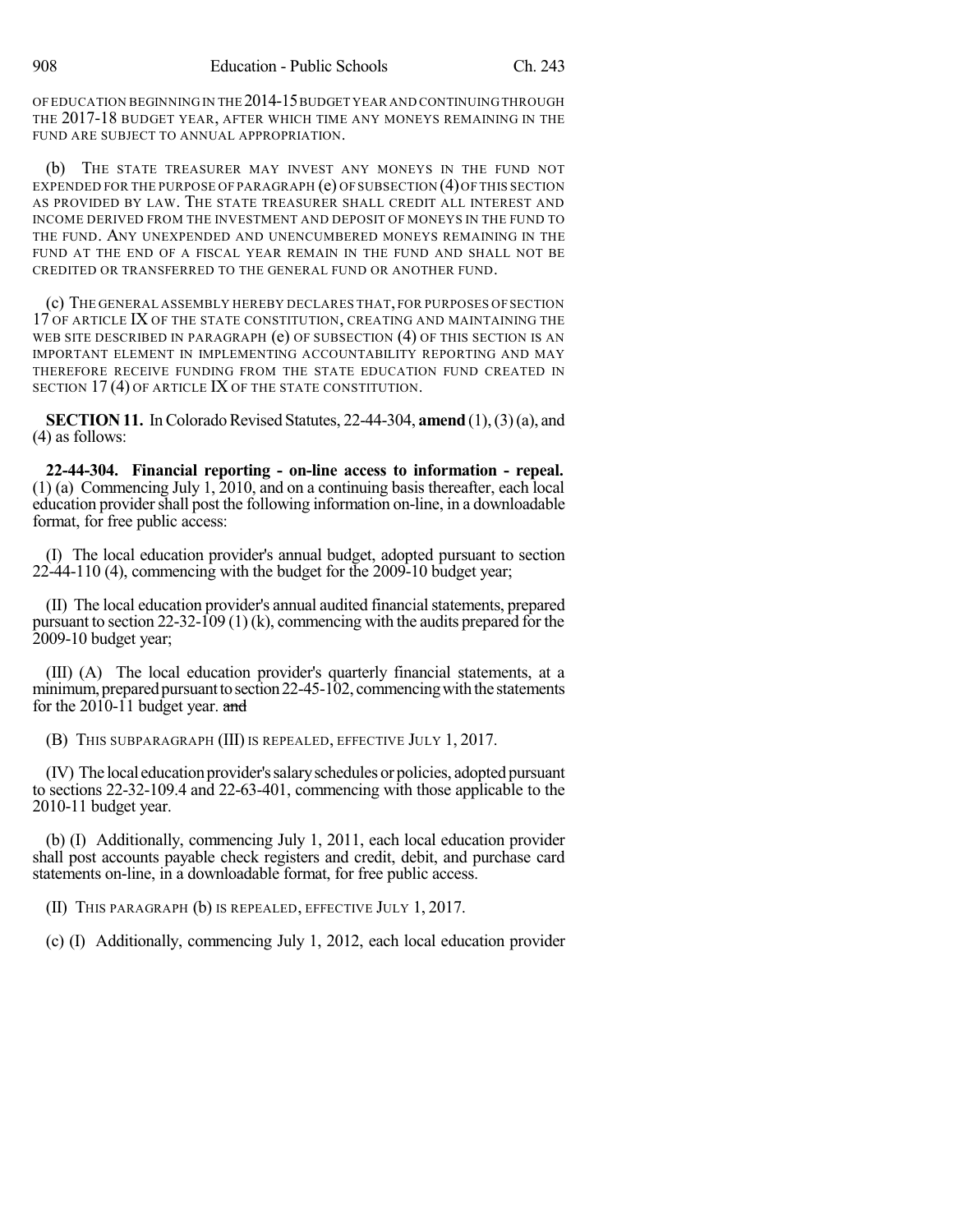shall post investment performance reports or statements on-line, in a downloadable format, for free public access.

(II) THIS PARAGRAPH (c) IS REPEALED, EFFECTIVE JULY 1, 2017.

(d) ADDITIONALLY, COMMENCING JULY 1, 2015, EACH LOCAL EDUCATION PROVIDER SHALL POST IN A FORMAT THAT CAN BE DOWNLOADED AND SORTED, FOR FREE PUBLIC ACCESS, THE LOCAL EDUCATION PROVIDER'S ACTUAL EXPENDITURES, INCLUDING BUT NOT LIMITED TO ACTUAL SALARY EXPENDITURES AND ACTUAL BENEFIT EXPENDITURES REPORTED BY JOB CATEGORY SPECIFIED IN THE STANDARD CHART OF ACCOUNTS, AT THE LOCAL EDUCATION PROVIDER LEVEL AND AT THE SCHOOL-SITE LEVEL.

(3) (a) Each local education provider shall update the information specified in PARAGRAPHS (a), (b), AND (c) OF subsection (1) of this section within sixty days after the local education provider's completion or receipt of the applicable report, statement, or document. EACH LOCAL EDUCATION PROVIDER SHALL UPDATE THE INFORMATION SPECIFIED IN PARAGRAPH (d) OF SUBSECTION (1) OF THIS SECTION ANNUALLY BY A DATE SPECIFIED BY THE FINANCIAL POLICIES AND PROCEDURES ADVISORY COMMITTEE.

(4) No later than July 1,  $2016$  2015, the financial policies and procedures advisory committee of the department shall create a template for voluntary use by THAT local education providers needing assistance with the on-line posting of MUST USE TO POST ALL OF the information specified in subsection (1) of this section, INCLUDING BUT NOT LIMITED TO THE SITE-LEVEL REPORTING REQUIREMENTS. The template may include both the type of electronic file posted as well as the information to be included in the posting. The committee may take into consideration any existing templates or reports developed by the department for purposes of financial reporting.

**SECTION 12.** In Colorado Revised Statutes, 22-30.5-112, **add** (3) (c) as follows:

**22-30.5-112. Charter schools - financing - definitions - guidelines.** (3) (c) WITHIN NINETY DAYS AFTER THE END OF EACH BUDGET YEAR, EACH SCHOOL DISTRICT SHALL PROVIDE TO EACH CHARTER SCHOOL OF THE SCHOOL DISTRICT AN ITEMIZED ACCOUNTING OF ALL THE ACTUAL SPECIAL EDUCATION COSTS THAT THE SCHOOL DISTRICT INCURRED FOR THE APPLICABLE BUDGET YEAR AND THE BASIS OF ANY PER PUPIL CHARGES FOR SPECIAL EDUCATION THAT THE SCHOOL DISTRICT IMPOSED AGAINST THE CHARTER SCHOOL FOR THE APPLICABLE BUDGET YEAR.

**SECTION 13.** In Colorado Revised Statutes, **add** 22-2-113.8 as follows:

**22-2-113.8. Department of education - additional local revenues distribution to schools- annual report.** (1) FOR THE 2014-15 BUDGET YEAR AND EACH BUDGET YEAR THEREAFTER,EACH SCHOOL DISTRICT SHALL REPORT THE TOTAL AMOUNT OF ADDITIONAL LOCAL PROPERTY TAX REVENUES THE DISTRICT IS AUTHORIZED TO COLLECT IN ADDITION TO THE DISTRICT'S TOTAL PROGRAM MILL LEVY, BUT NOT INCLUDING AMOUNTS AUTHORIZED PURSUANT TO SECTION 22-40-110, ARTICLE 42 OF THIS TITLE, OR ARTICLE 43 OF THIS TITLE, AND THE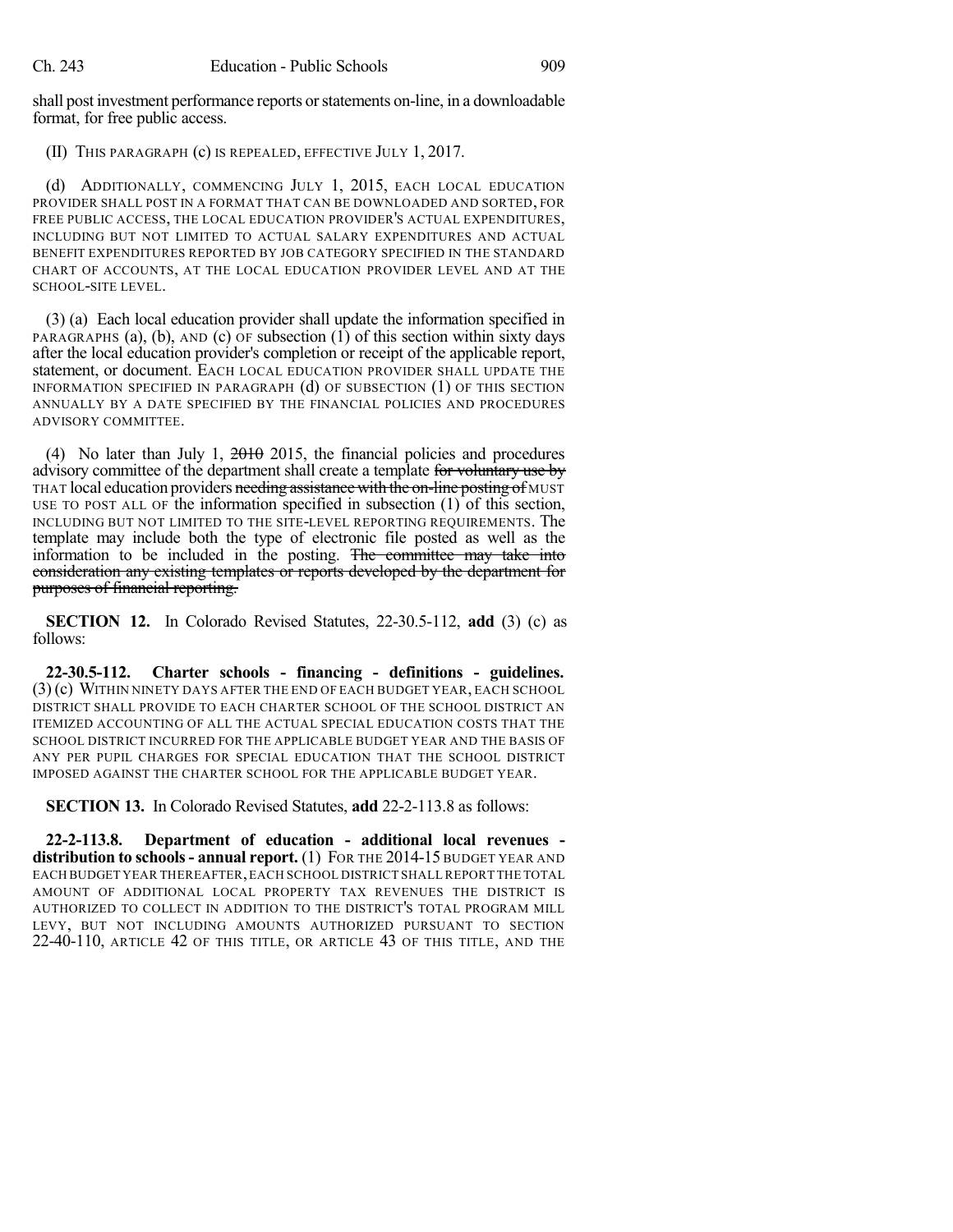AMOUNT OF THE ADDITIONAL LOCAL PROPERTY TAX REVENUES THAT THE SCHOOL DISTRICT DISTRIBUTES DIRECTLY TO SCHOOLS OF THE SCHOOL DISTRICT, STATED AS A DOLLAR AMOUNT.

(2) THE DEPARTMENT SHALL ANNUALLY COMPILE A REPORT OF THE INFORMATION RECEIVED PURSUANT TO SUBSECTION (1) OF THIS SECTION CONCERNING THE COLLECTION OF ADDITIONAL LOCAL PROPERTY TAX REVENUES BY EACH SCHOOL DISTRICT AND THE DISTRIBUTION OF THE REVENUES TO THE SCHOOLS OFTHE SCHOOL DISTRICT, INCLUDING THE CHARTER SCHOOLS. IN ADDITION TO THE COMPILED INFORMATION, THE REPORT MUST INCLUDE A COMPARISON OF THE AMOUNT OF ADDITIONAL LOCAL PROPERTY TAX REVENUES RECEIVED BY THE SCHOOL DISTRICT AND THE AMOUNT DISTRIBUTED TO THE SCHOOLS OF THE DISTRICT, INCLUDING THE CHARTER SCHOOLS, AT THE DISTRICT LEVEL AND AGGREGATED STATEWIDE.

(3) (a) THE DEPARTMENT SHALL ALLOW EACH SCHOOL DISTRICT AND EACH DISTRICT CHARTER SCHOOL TO REVIEW THE REPORT BEFORE PUBLICATION. A SCHOOL DISTRICT OR A CHARTER SCHOOL MAY REQUEST THAT THE DEPARTMENT COMPILE AN ADDENDUM TO THE REPORT THAT IS SPECIFIC TO THE REQUESTING SCHOOL DISTRICT OR CHARTER SCHOOL AND THAT EXAMINES THE OVERALL LEVEL OF FUNDING DISTRIBUTED BY THE SCHOOL DISTRICT TO THE CHARTER SCHOOLS OF THE DISTRICT, INCLUDING:

(I) CAPITAL CONSTRUCTION AND FACILITIES FUNDING;

(II) FUNDING FOR TECHNOLOGY; AND

(III) ANY OTHER FUNDING THAT THE SCHOOL DISTRICT DISTRIBUTES TO THE CHARTER SCHOOLS OF THE DISTRICT.

(b) THE DEPARTMENT SHALL SIMULTANEOUSLY PUBLISH ON THE DEPARTMENT WEB SITE THE REPORT AND ANY ADDENDA PREPARED FOR THE REPORT IN RESPONSE TO A SCHOOL DISTRICT OR CHARTER SCHOOL REQUEST.

**SECTION 14.** In Colorado Revised Statutes, **repeal asit will take effect upon proclamation of the governor** 22-2-113.7.

**SECTION 15.** In Colorado Revised Statutes, 22-43.7-104, **amend** (2)(b)(I), (3), and (3.5); and **add** (2) (d) as follows:

**22-43.7-104. Public school capital construction assistance fund - creation crediting of moneys to fund - use of fund - emergency reserve - creation reserve account - creation and use.** (2) (b) For each fiscal year commencing on or after July 1, 2008, the following moneys shall be credited to the assistance fund:

(I) (A) Unless and until the state treasurer, pursuant to sub-subparagraph (B) of this subparagraph (I), provides written notice to the joint budget committee of the general assembly that the state treasurer has determined that the use of interest or income earned on the deposit and investment of moneys in the public school fund to make lease payments under a lease-purchase agreement entered into pursuant to section 22-43.7-110 (2) will prevent the interest component of the lease payments from qualifying for exemption from federal income taxation, the greater of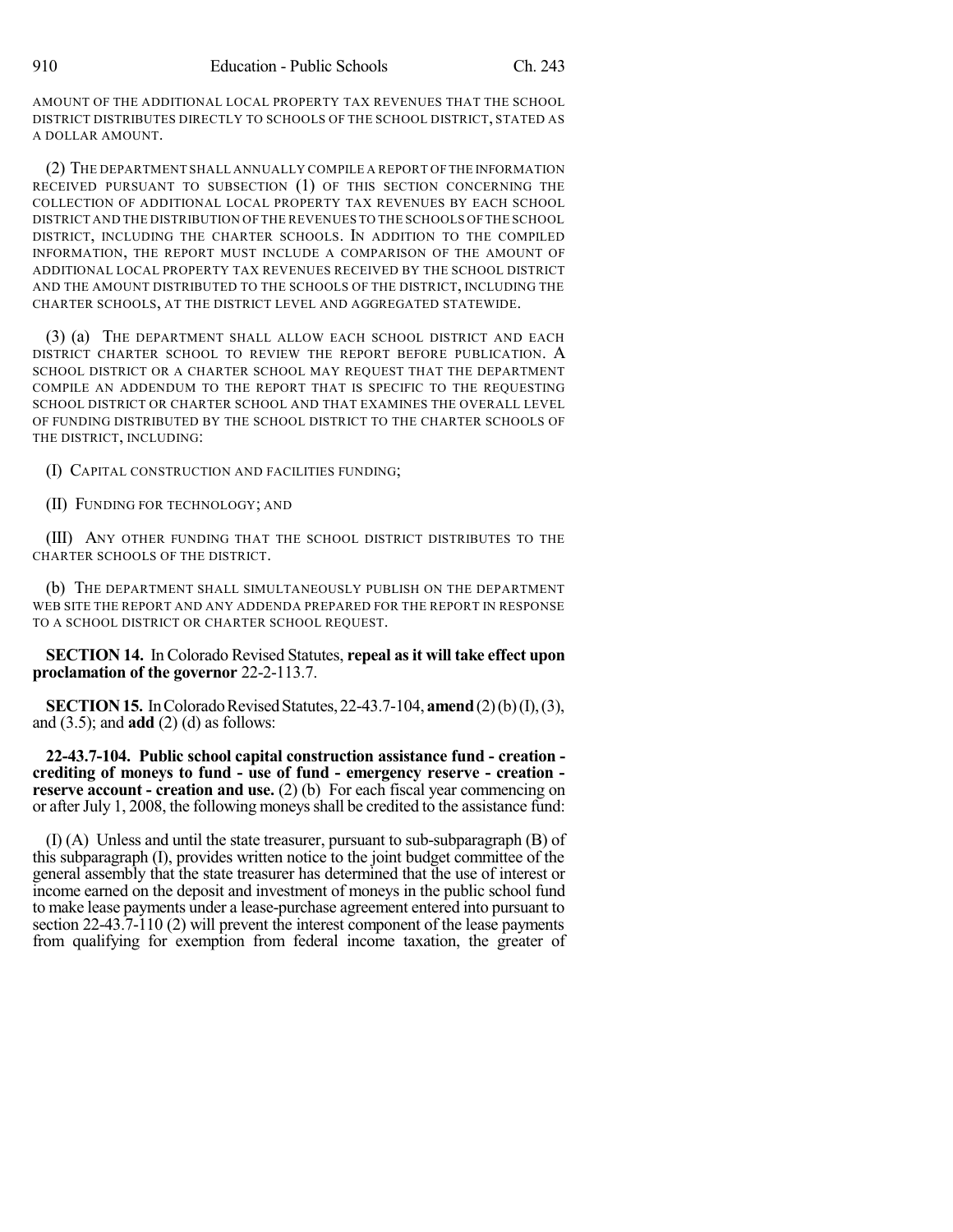thirty-five percent of the gross amount of public school lands income received during the fiscal year or an amount of such income equal to the difference between the total amount of lease payments to be made by the state under the terms of lease-purchase agreements entered into pursuant to section 22-43.7-110 (2) and the total amount of matching moneys to be paid to the state as lease payments under the terms of sublease-purchase agreements entered into pursuant to section 22-43.7-110  $(2)$  FORTY MILLION DOLLARS. The moneys required to be credited to the assistance fund pursuant to this sub-subparagraph  $(A)$  may be taken from any single source or combination of sources of public school lands income.

(B) Except as otherwise provided in sub-subparagraph (C) of this subparagraph (I), if the state treasurer determines during any fiscal year that the use of interest or income earned on the deposit and investment of moneys in the public school fund to make lease payments under a lease-purchase agreement will prevent the interest component of the lease payments from qualifying for exemption from federal income taxation and provides written notice to the joint budget committee of the general assembly of the determination, for the portion of the fiscal year beginning on the date the written notice is provided to the joint budget committee and for each subsequent fiscal year, the greater of fifty percent of the gross amount of public school lands income other than interest or income earned on the deposit and investment of moneys in the public school fund received during the fiscal year or an amount of such public school lands income equal to the difference between the total amount of lease payments to be made by the state under the terms of lease-purchase agreements entered into pursuant to section 22-43.7-110 (2) and the total amount of matching moneys to be paid to the state as lease payments under the terms of sublease-purchase agreements entered into pursuant to section  $22-43.7-110$  $(2)$  FORTY MILLION DOLLARS. The moneys required to be credited to the assistance fund pursuant to this sub-subparagraph  $(B)$  may be taken from any single source or combination ofsources of public school landsincome other than interest or income earned on the deposit and investment of moneys in the public school fund.

If, after making a determination and providing notice pursuant to sub-subparagraph (B) of this subparagraph (I), the state treasurer makes a new determination during any fiscal year that the use of interest or income earned on the deposit and investment of moneys in the public school fund to make lease payments under a lease-purchase agreement entered into pursuant to section 22-43.7-110 (2) will not prevent the interest component of the lease payments from qualifying for exemption from federal income taxation and the state treasurer provides written notice to the joint budget committee of the general assembly that the state treasurer has made a new determination and is rescinding the determination made pursuant to said sub-subparagraph (B) as of the date the written notice is provided, for the portion of the fiscal year beginning on the date the written notice is provided to the joint budget committee and for each subsequentfiscal year, the greater ofthirty-five percent ofthe gross amount of public schoollandsincome received during the fiscal year or an amount of such income equal to the difference between the total amount of lease payments to be made by the state under the terms of lease-purchase agreements entered into pursuant to section 22-43.7-110 (2) and the total amount of matching moneys to be paid to the state as lease payments under the terms of sublease-purchase agreements entered into pursuant to section 22-43.7-110 (2) FORTY MILLION DOLLARS. The moneys required to be credited to the assistance fund pursuant to this sub-subparagraph (C) may be taken from any single source or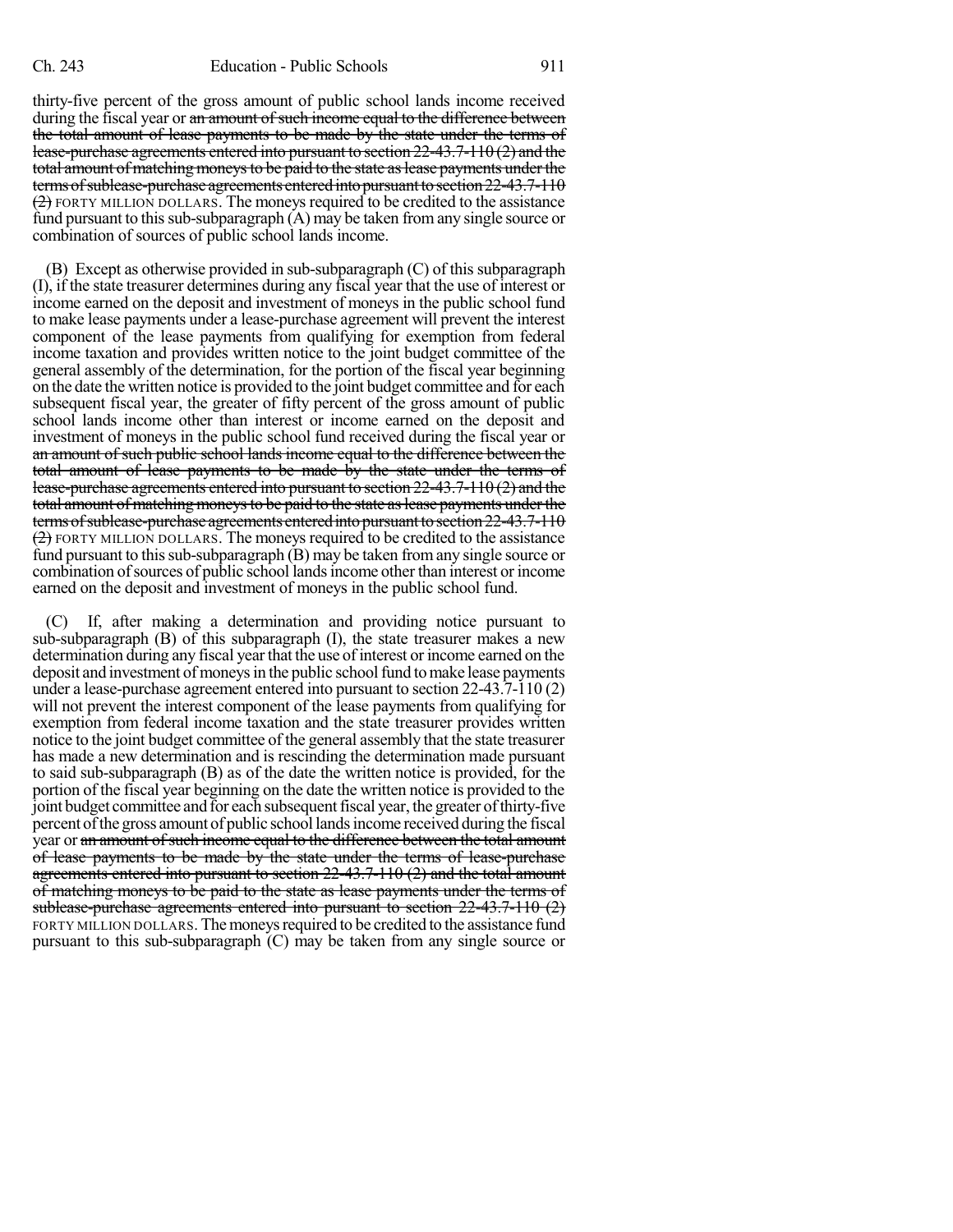combination of sources of public school lands income.

(d) BEGINNING JANUARY 1, 2014, THE STATE TREASURER, AS PROVIDED IN SECTION 39-28.8-305(1) (a), C.R.S., SHALL ANNUALLY CREDIT TO THE ASSISTANCE FUND THE FIRST FORTY MILLION DOLLARS RECEIVED AND COLLECTED FROM THE EXCISE TAX ON RETAIL MARIJUANA IMPOSED PURSUANT TO PART 3 OF ARTICLE 28.8 OF TITLE 39,C.R.S.THE STATE TREASURER SHALLCREDIT TWELVE AND FIVE-TENTHS PERCENT OF THE AMOUNT ANNUALLY CREDITED PURSUANT TO THIS PARAGRAPH (d) TO THE CHARTER SCHOOL FACILITIES ASSISTANCE ACCOUNT, WHICH ACCOUNT IS CREATED WITHIN THE ASSISTANCE FUND.

(3) Subject to annual appropriation, the department may expend moneys in the assistance fund to pay the direct and indirect administrative costs, including but not limited to the costs of conducting or contracting forthe financial assistance priority assessment required by section 22-43.7-108 (1), incurred by the division, and the board, AND THE DEPARTMENT in exercising their powers and duties pursuant to this article. Any moneys in the assistance fund not appropriated for a fiscal year to the department for administrative costs before the fiscal year commences are hereby continuously appropriated to the board for the purpose of providing financial assistance, making payments required by section 22-43.7-114, and paying any transaction costs necessarily incurred in connection with the provision of financial assistance as authorized by this article; except that the use of any assistance fund moneys to make lease payments required by lease-purchase agreements entered into pursuant to section 22-43.7-110 (2) shall be subject to annual appropriation by the general assembly.

(3.5) In determining the amount of financial assistance that it provides and in so doing managing the balance of the assistance fund, the board shall ensure that, effective June 30, 2013, and effective each June 30 thereafter, the balance of the assistance fund, NOT INCLUDING THE AMOUNTS CREDITED TO THE CHARTER SCHOOL FACILITIES ASSISTANCE ACCOUNT PURSUANT TO PARAGRAPH (d) OF SUBSECTION (2) OF THIS SECTION, is at least equal to the total amount of paymentsto be made by the state during the next fiscal year under the terms of any lease-purchase agreements entered into pursuant to section 22-43.7-110 (2) less the amount of any school district matching moneys and any federal moneysto be received for the purpose of making the payments.

**SECTION 16.** In Colorado Revised Statutes, **add** 22-43.7-110.3 as follows:

**22-43.7-110.3. Department - charter school facilities assistance account distribution - definitions.** (1) SUBJECT TO ANNUAL APPROPRIATIONS, THE DEPARTMENT SHALL DISTRIBUTE THE MONEYS CREDITED TO THE CHARTER SCHOOL FACILITIES ASSISTANCE ACCOUNT CREATED IN SECTION 22-43.7-104 (2) (d) AS PROVIDED IN THIS SECTION. A QUALIFIED CHARTER SCHOOL MAY USE MONEYS RECEIVED FROM THE CHARTER SCHOOL FACILITIES ASSISTANCE ACCOUNT FOR CAPITAL CONSTRUCTION PURPOSES.

(2) (a) THE DEPARTMENT SHALL ANNUALLY DISTRIBUTE THE MONEYS CREDITED TO THE CHARTER SCHOOL FACILITIES ASSISTANCE ACCOUNTBASED ON EACH SCHOOL DISTRICT'S CERTIFIED CHARTER SCHOOL PUPIL ENROLLMENT AND EACH INSTITUTE CHARTER SCHOOL'S CERTIFIED PUPIL ENROLLMENT FOR THE APPLICABLE FISCAL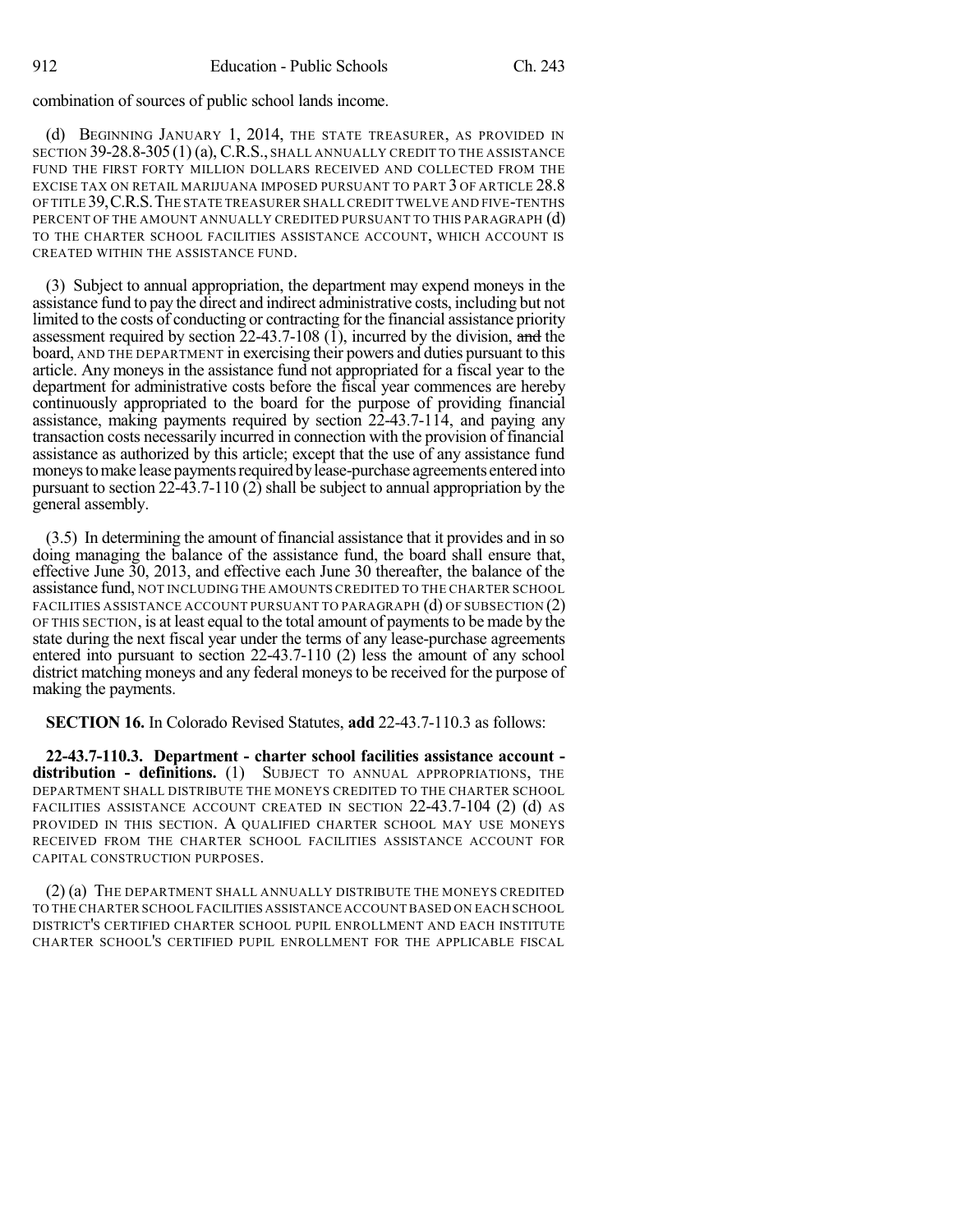(b) (I) EACH SCHOOL DISTRICT THAT PROVIDES FUNDING PURSUANT TO SECTION 22-30.5-112 OR 22-30.5-112.1 TO AT LEAST ONE QUALIFIED CHARTER SCHOOL IN A FISCAL YEAR SHALL, FOR THAT FISCAL YEAR, RECEIVE AN AMOUNT EQUAL TO THE PERCENTAGE OF THE TOTAL CERTIFIED CHARTER SCHOOL PUPIL ENROLLMENT FOR ALL QUALIFIED CHARTER SCHOOLS STATEWIDE FOR THE APPLICABLE FISCAL YEAR THAT IS ATTRIBUTABLE TO THE DISTRICT'S CERTIFIED CHARTER SCHOOL PUPIL ENROLLMENT, MULTIPLIED BY THE AMOUNT CREDITED TO THE CHARTER SCHOOL FACILITIES ASSISTANCE ACCOUNT FOR THE APPLICABLE FISCAL YEAR.

(II) ASCHOOL DISTRICT SHALL DISTRIBUTE THE MONEYS RECEIVED PURSUANT TO THIS PARAGRAPH (b) TO EACH QUALIFIED CHARTER SCHOOL OFTHE SCHOOL DISTRICT IN AN AMOUNT EQUAL TO THE PERCENTAGE OF THE SCHOOL DISTRICT'S CERTIFIED CHARTER SCHOOL PUPIL ENROLLMENT THAT IS ATTRIBUTABLE TO PUPILS EXPECTED TO BE ENROLLED IN THE QUALIFIED CHARTER SCHOOL, MULTIPLIED BY THE TOTAL AMOUNT OF MONEYS RECEIVED BY THE SCHOOL DISTRICT PURSUANT TO THIS PARAGRAPH (b) FOR THE APPLICABLE FISCAL YEAR. THE SCHOOL DISTRICT SHALL NOT RETAIN ANY PORTION OF THE MONEYS RECEIVED PURSUANT TO THIS PARAGRAPH (b) TO DEFRAY ADMINISTRATIVE EXPENSES OR FOR ANY OTHER PURPOSE.

(c) (I) THE STATE CHARTER SCHOOL INSTITUTE, IN EACH FISCAL YEAR IN WHICH IT DISTRIBUTES MONEYS TO AT LEAST ONE INSTITUTE CHARTER SCHOOL THAT IS A QUALIFIED CHARTER SCHOOL, SHALL, FOR THAT FISCAL YEAR, RECEIVE AN AMOUNT EQUAL TO THE PERCENTAGE OF THE TOTAL CERTIFIED CHARTER SCHOOL PUPIL ENROLLMENT FOR ALL QUALIFIED CHARTER SCHOOLS FOR THE APPLICABLE FISCAL YEAR THAT IS ATTRIBUTABLE TO INSTITUTE CHARTER SCHOOLS THAT ARE QUALIFIED CHARTER SCHOOLS, MULTIPLIED BY THE AMOUNT CREDITED TO THE CHARTER SCHOOL FACILITIES ASSISTANCE ACCOUNT FOR THE APPLICABLE FISCAL YEAR.

(II) THE STATE CHARTER SCHOOL INSTITUTE SHALL DISTRIBUTE THE MONEYS RECEIVED PURSUANT TO THIS PARAGRAPH (c) TO EACH INSTITUTE CHARTER SCHOOL THAT IS A QUALIFIED CHARTER SCHOOL IN AN AMOUNT EQUAL TO THE PERCENTAGE OF THE TOTAL INSTITUTE CHARTER SCHOOL CERTIFIED PUPIL ENROLLMENT THAT IS ATTRIBUTABLE TO PUPILS EXPECTED TO BE ENROLLED IN THE QUALIFIED INSTITUTE CHARTER SCHOOL, MULTIPLIED BY THE TOTAL AMOUNT OF MONEYS RECEIVED BY THE STATE CHARTER SCHOOL INSTITUTE PURSUANT TO THIS PARAGRAPH (c) FOR THE APPLICABLE FISCAL YEAR. THE STATE CHARTER SCHOOL INSTITUTE SHALL NOT RETAIN ANY PORTION OF THE MONEYS RECEIVED PURSUANT TO THIS PARAGRAPH (c) TO DEFRAY ADMINISTRATIVE EXPENSES OR FOR ANY OTHER PURPOSE.

(d) AS USED IN THIS SECTION:

(I) "CAPITAL CONSTRUCTION" HAS THE SAME MEANING AS PROVIDED IN SECTION  $22-54-124(1)$  (a).

(II) "DISTRICT'S CERTIFIED CHARTER SCHOOL PUPIL ENROLLMENT"HAS THE SAME MEANING AS PROVIDED IN SECTION  $22-54-124$  (1) (c).

(III) "INSTITUTE CHARTER SCHOOL'S CERTIFIED PUPIL ENROLLMENT" HAS THE SAME MEANING AS PROVIDED IN SECTION 22-54-124 (1) (c.5).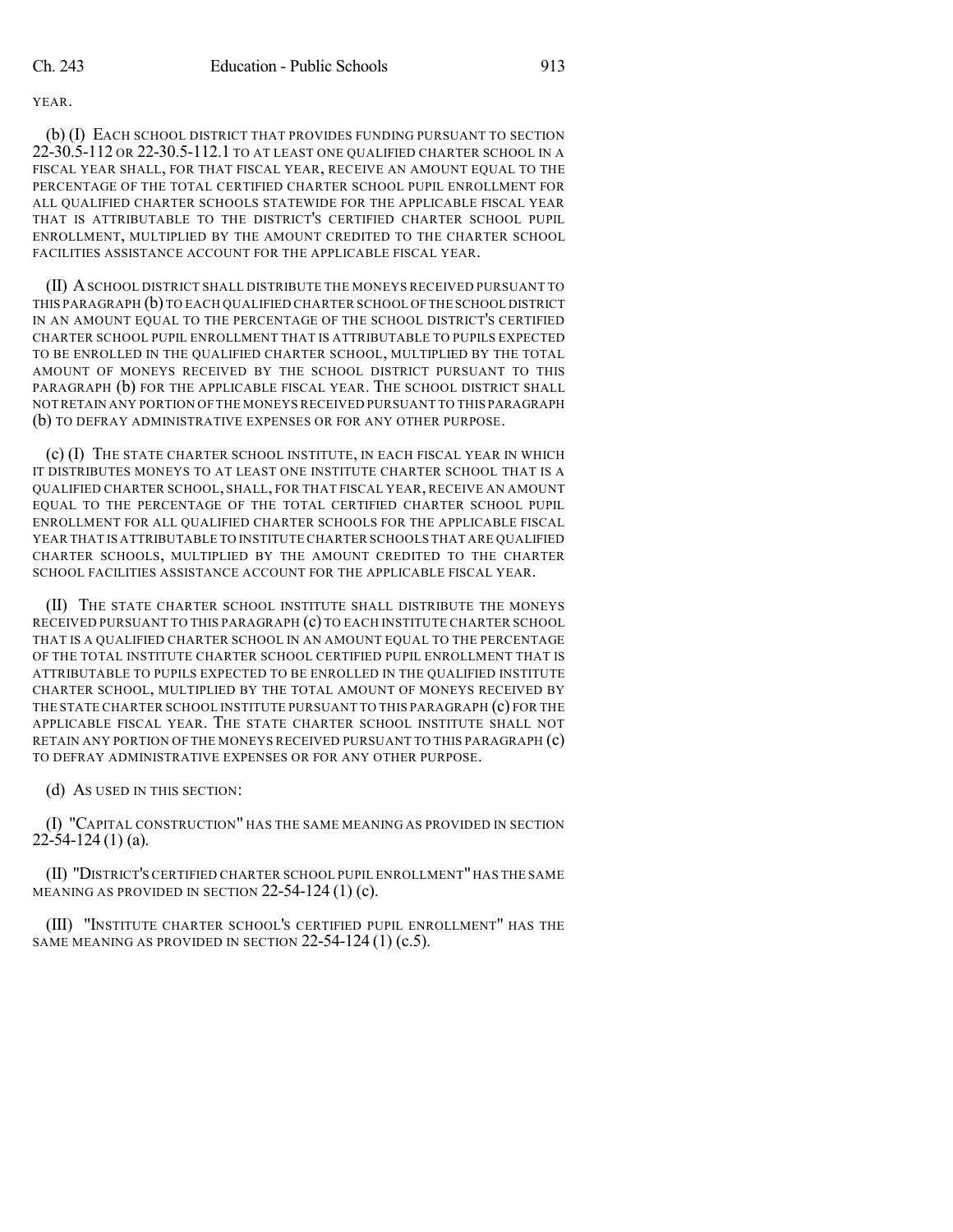(IV) "QUALIFIED CHARTER SCHOOL" HAS THE SAME MEANING AS PROVIDED IN SECTION 22-54-124 (1) (f.6).

(V) "TOTAL CERTIFIED CHARTER SCHOOL PUPIL ENROLLMENT" MEANS THE PUPIL ENROLLMENT CERTIFIED BY THE DEPARTMENT PURSUANT TO SECTION 22-54-124(3) (b).

**SECTION 17.** In Colorado Revised Statutes, 22-54-124, **amend** (3) (a) as follows:

**22-54-124. State aid for charter schools- use ofstate education fund moneys - definitions.** (3) (a) (I) and (II) Repealed.

 $(III)$  (A) The total amount of state education fund moneys to be appropriated for all eligible districts and for all eligible institute charter schools for the 2003-04 through 2011-12 budget years shall be an amount equal to five million dollars; except that, for the 2006-07 budget year, an additional two million eight hundred thousand dollars shall be appropriated from the state education fund and shall be used for the purposes of this section, and for the 2008-09 budget year, an additional one hundred thirty-five thousand dollars shall be appropriated from the state education fund and shall be distributed pursuant to section 22-54-133, as said section existed prior to its repeal in 2010. The total amount of state education fund moneys to be appropriated for all eligible districts and for all eligible institute charter schools for the 2012-13 budget year is six million dollars. The total amount of state education fund moneys to be appropriated for all eligible districts and for all eligible institute charter schools for the 2013-14 budget year and each budget year thereafter is seven million dollars.

### (B) Repealed.

(IV) (A) THE TOTAL AMOUNT OF STATE EDUCATION FUND MONEYS TO BE APPROPRIATED FOR ALL ELIGIBLE DISTRICTS AND FOR ALL ELIGIBLE INSTITUTE CHARTER SCHOOLS FOR THE 2014-15 BUDGET YEAR IS THIRTEEN MILLION FIVE HUNDRED THOUSAND DOLLARS.

(B) THE TOTAL AMOUNT OF STATE EDUCATION FUND MONEYS TO BE APPROPRIATED FOR ALL ELIGIBLE DISTRICTS AND ALL ELIGIBLE INSTITUTE CHARTER SCHOOLS FOR THE 2015-16 BUDGET YEAR AND EACH BUDGET YEAR THEREAFTER IS TWENTY MILLION DOLLARS.

 $(\bigoplus)(V)$  For the 2004-05 budget year, and each budget year thereafter, the amount of state education fund moneys to be distributed to any eligible district and any eligible institute charter school shall be an amount equal to the percentage of the sum of the district's certified charter school pupil enrollment and the institute charter school's certified pupil enrollment for all eligible districts and eligible institute charter schools in the state that is attributable to the eligible district or eligible institute charter school multiplied by the total amount of state education fund moneys distributed to all eligible districts and eligible institute charter schools for the same budget year pursuant to  $sub-sub-graph(A)$  of this subparagraph SUBPARAGRAPHS (III) AND (IV) OF THIS PARAGRAPH (a).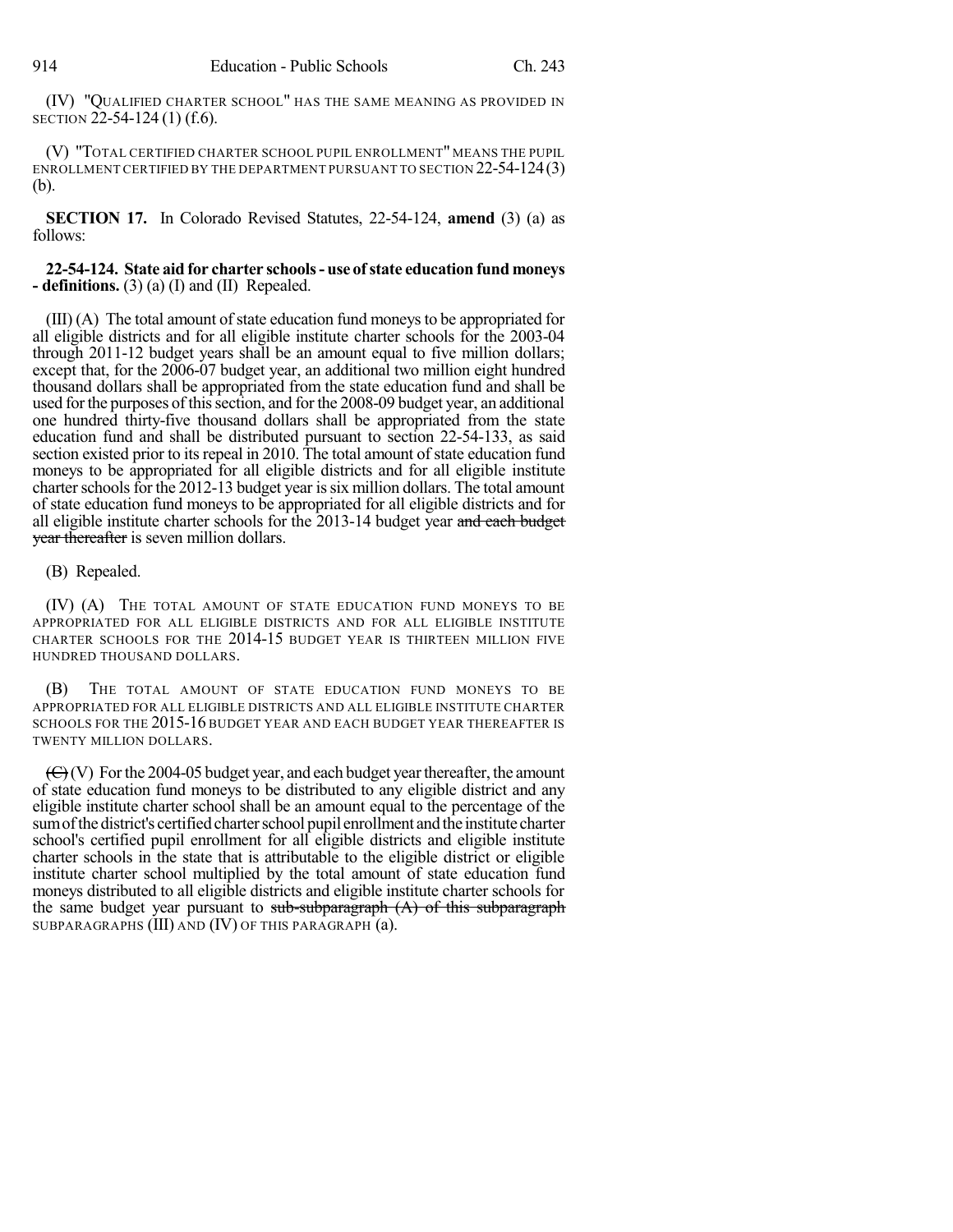**SECTION 18.** In Colorado Revised Statutes, 22-30.5-407, **amend** (2) (a) (III),  $(2)(a)(IV), (2)(c), (4)(d)$  introductory portion, and  $(4)(d)(II)$ ; and **add**  $(2)(a)(I.5)$ and  $(2)$  (a) (V) as follows:

**22-30.5-407. State charter school debt reserve fund - creation - use of fund moneys - legislative declaration.** (2) (a) There is hereby created in the state treasury the state charter school debt reserve fund. The fund shall consist of the following moneys:

(I.5) SIX MILLION FIVE HUNDRED THOUSAND DOLLARS THAT ARE TRANSFERRED FROM THE STATE EDUCATION FUND TO THE STATE CHARTER SCHOOL DEBT RESERVE FUND ON JULY 1, 2014;

(III) Moneystransferred fromthe state education fund to the state charterschool debt reserve fund pursuant to paragraph (d) of subsection  $(4)$  of this section; and

(IV) Moneys credited to the fund by the state treasurer pursuant to section 22-30.5-408 (2) (c) (II); AND

(V) INTEREST AND INCOME CREDITED TO THE FUND PURSUANT TO PARAGRAPH (c) OF THIS SUBSECTION (2).

(c) All interest and income derived from the deposit and investment of moneys in the state charter school debt reserve fund shall be ON OR BEFORE JUNE 30, 2014, IS credited to the state education fund AND ALL INTEREST AND INCOME DERIVED FROM THE DEPOSIT AND INVESTMENT OF MONEYS IN THE STATE CHARTER SCHOOL DEBT RESERVE FUND ON AND AFTER JULY 1, 2014, IS CREDITED TO THE STATE CHARTER SCHOOL DEBT RESERVE FUND; except that all interest and income derived from the deposit and investment of moneys in the state charter school interest savings account shall be credited to the account in accordance with paragraph (b) of this subsection (2). At the end of any fiscal year, all unexpended and unencumbered moneys in the state charter school debt reserve fund and the account shall remain in the fund and the account respectively.

 $(4)$  (d) If the state treasurer expends moneys from the portion of the state charter school debt reserve fund that is not the state charter school interest savings account or if the state treasurer expends moneys from the state charter school interest savings account for purposes other than the payment of the administrative costs of the state treasurer, the state treasurer shall withhold charter school per pupil facilities aid program moneys to the extent necessary to restore that portion of the state charter school debt reserve fund, by the transfer of all withheld amounts from the state education fund to that portion of the state charter school debt reserve fund, to a one million dollar balance OF SEVEN MILLION FIVE HUNDRED THOUSAND DOLLARS and to the extent necessary to restore the state charter school interest savings account, by the transfer of all withheld amounts from the state education fund to the state charter school interest savings account, to the balance prior to expenditure of moneys from the account, in accordance with the following requirements:

(II) If, in any given fiscal year, the state treasurer determines that after withholding the maximum amount of charter school per pupil facilities aid program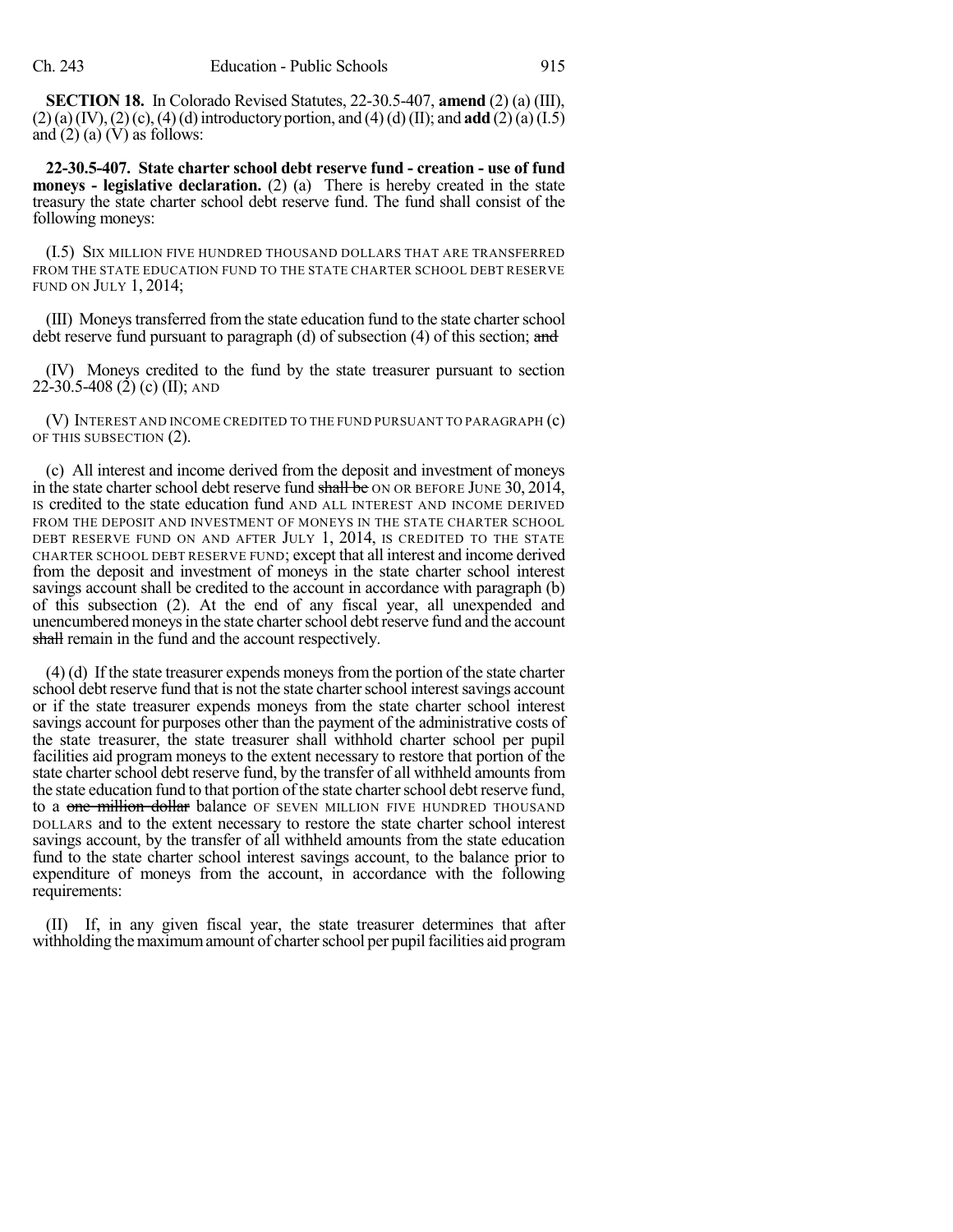moneys that may be withheld pursuant to subparagraph (I) of this paragraph (d) the portion of the state charter school debt reserve fund that is not the state charter school interest savings account will not be restored to a one million dollar balance OF SEVEN MILLION FIVE HUNDRED THOUSAND DOLLARS or the state charter school interest savings account will not be restored to the balance in the account prior to the state treasurer's expenditure of moneys from the account, each charter school that is not relying upon the state charter school debt reserve fund and the provisions of section 22-30.5-408 with respect to bonds issued on its behalf by the Colorado educational and cultural facilities authority shall have its payment reduced by the same percentage and by a maximum of ten percent.

**SECTION 19.** In Colorado Revised Statutes, 22-30.5-408, **amend** (2)(a) and (2)  $(c)$  (II) as follows:

**22-30.5-408. Replenishment of qualified charter school debtservice reserve funds - additional responsibilities - state treasurer - qualified charter schools - definitions.** (2)(a) If the Colorado educational and cultural facilities authority has issued qualified charter school bonds on behalf of any qualified charter school that fails immediately to restore its qualified charter school debt service reserve fund to the applicable qualified charter school debt service reserve fund requirement, the board of directors of the authority shall submit to the governor a certificate certifying any amount of moneys required to restore the qualified charter school debt service reserve fund to the applicable qualified charter school debt service reserve fund requirement. The governor shall submit a request for appropriations in an amount sufficient to restore any or all qualified charter school debt reserve funds to their respective qualified charter school debt service reserve fund requirements and the general assembly may, but shall not be required to, appropriate moneys for said purpose. If, in its sole discretion, the general assembly appropriates any moneys for said purpose, the aggregate outstanding principal amount of bonds for which moneys may be appropriated for said purpose shall not exceed four FIVE hundred million dollars.

 $(c)$  (II) Any net proceeds from the sale of property securing the bonds for which the qualified charter school debt reserve fund is established shall be used to reimburse the state treasurer for any costs incurred in connection with the sale of such property. The state treasurer shall credit any additional net proceeds from the sale of such property to the state charter school debt reserve fund to restore the fund to a balance of one SEVEN million FIVE HUNDRED THOUSAND dollars. The state treasurer shall credit any remaining net proceeds from the sale of such property to the state charter school interest savings account in the state charter school debt reserve fund.

**SECTION 20.** In Colorado Revised Statutes, 22-7-1210, **amend** (1) (d) (I) as follows:

**22-7-1210. Early literacy fund - created - repeal.** (1) The early literacy fund is hereby created in the state treasury and isreferred to in thissection asthe "fund". The fund shall consist of:

(d) (I) For the 2013-14 budget year, and each budget year thereafter, an amount equal to sixteen million dollars from the state education fund, AND FOR THE 2014-15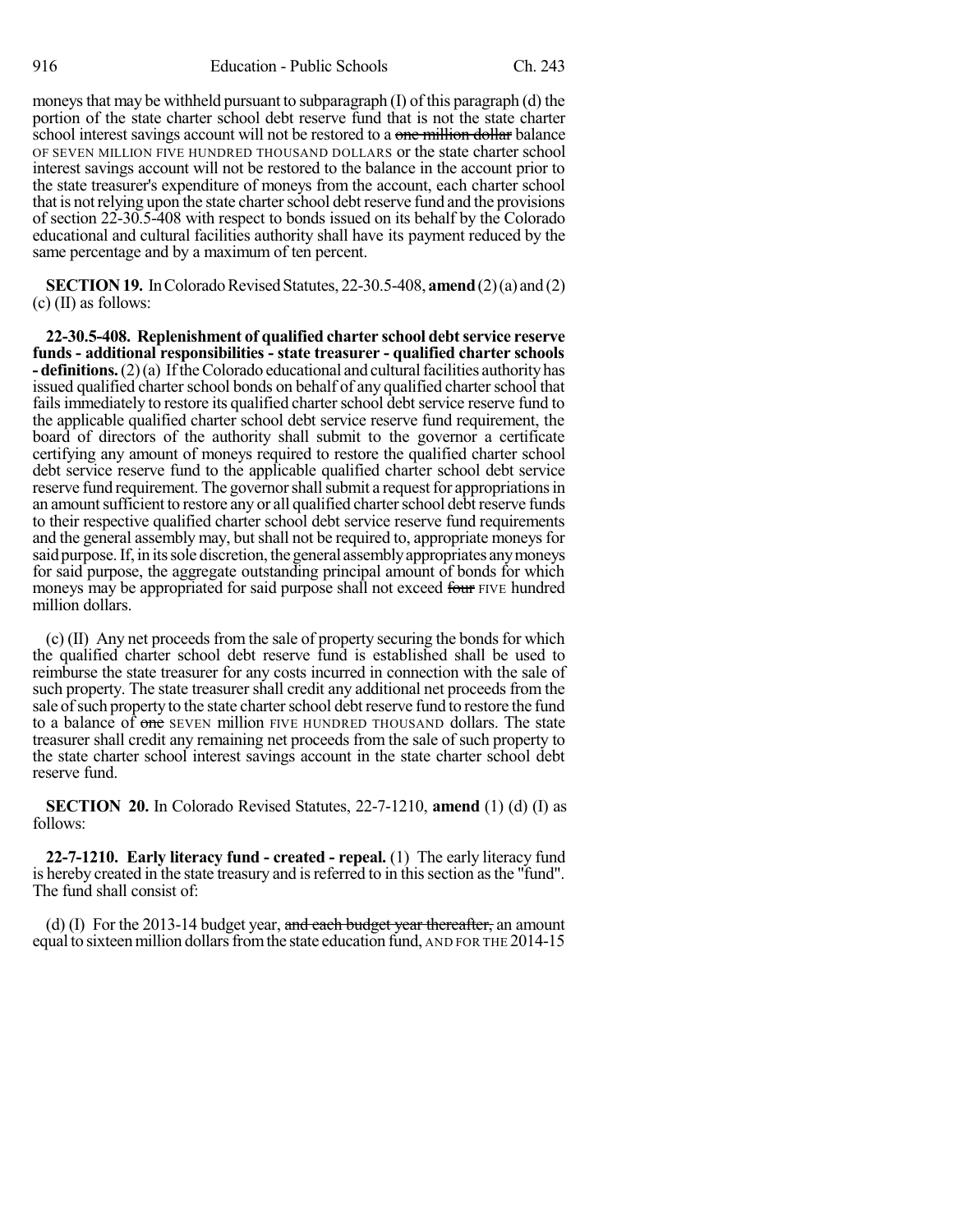BUDGET YEAR, AND EACH BUDGET YEAR THEREAFTER, AN AMOUNT EQUAL TO THIRTY-SIX MILLION DOLLARS FROM THE STATE EDUCATION FUND. On July 1, 2013, and on July 1 each year thereafter, the state treasurer shall transfer said THE APPROPRIATE amount from the state education fund to the early literacy fund.

**SECTION 21. Appropriation - adjustments to 2014 long bill.** (1) For the implementation ofthis act, appropriations made in the annual general appropriation act to the department of education for the fiscal year beginning July 1, 2014, are adjusted as follows:

(a) The cash funds appropriation fromthe state education fund created in section  $17(4)$  (a) of article IX of the state constitution, for the state share of districts' total program funding, is increased by \$152,358,980.

(b) The cash funds appropriation fromthe state education fund created in section  $17(4)$  (a) of article IX of the state constitution, for hold-harmless full-day kindergarten funding, is increased by \$193,196.

(c) The cash funds appropriation fromthe state education fund created in section  $17(4)$  (a) of article IX of the state constitution, for state aid to charter school facilities, is increased by \$6,500,000.

(2) In addition to anyother appropriation, there is herebyappropriated, out of any moneys in the early literacy fund created in section 22-7-1210 (1), Colorado Revised Statutes, not otherwise appropriated, to the department of education, for the fiscal year beginning July 1, 2014, the sum of \$20,000,000, or so much thereof as may be necessary, to be allocated to the early literacy program for early literacy program per pupil intervention funding. Said sum is from moneys transferred from the state education fund created in section 17 (4) (a) of article IX of the state constitution pursuant to section 22-7-1210 (1) (d) (I), Colorado Revised Statutes.

**SECTION 22. Appropriation to the department of education for the fiscal year beginning July 1, 2014.** In section 2 of House Bill 14-1336, **amend** Part III (2) (A) Footnote 5, as follows:

#### Section 2. **Appropriation.**

5 Department of Education, Assistance to Public Schools, Public School Finance, State Share of Districts' Total Program Funding -- Pursuant to Section 22-35-108 (2) (a), C.R.S., the purpose of this footnote is to specify what portion of this appropriation is intended to be available for the Accelerating Students Through Concurrent Enrollment (ASCENT) Program for FY 2014-15. It is the intent of the General Assembly that the Department of Education be authorized to utilize up to \$4,419,336 \$4,536,864 of this appropriation to fund qualified students designated as ASCENT Program participants. This amount is calculated based on an estimated 708 FTE participants funded at a rate of  $\frac{6,242}{6,408}$  per FTE pursuant to Section 22-54-104 (4.7), C.R.S.